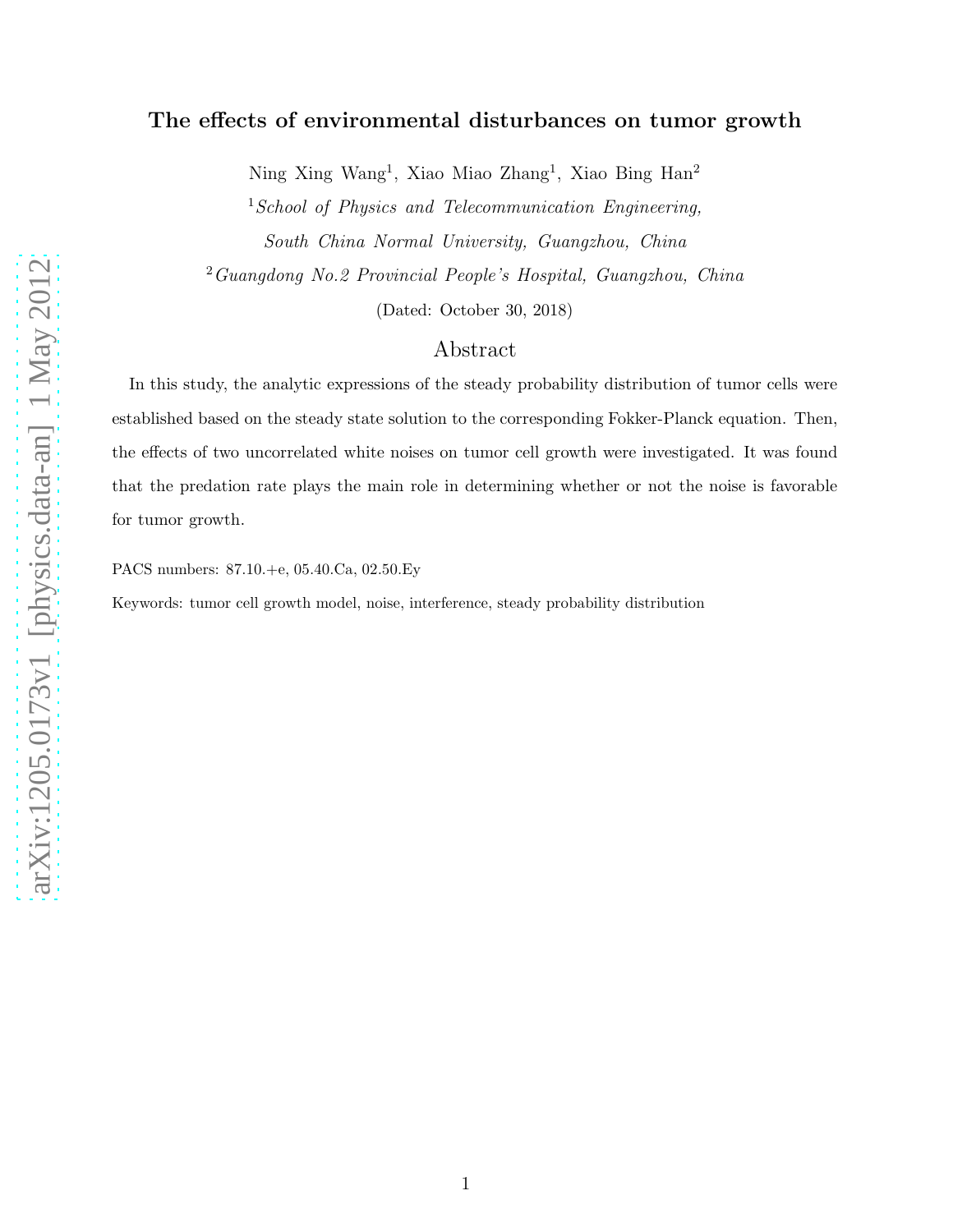### I. INTRODUCTION

As tumors seriously threaten human health, extensive attention has been paid to this issue by researchers in various fields  $|1-27|$ . It is known that tumor cell growth is a complex process, and is governed by environmental fluctuations such as the people's spiritual status, as well as other diseases from which they suffer. Recently, researchers from the field of nonlinear physics have introduced noise into the model of tumor cell growth, where *noise* refers to the various disturbances involved in tumor growth. For example, Ai and coworkers[\[2](#page-11-1), [3,](#page-11-2) [5\]](#page-11-3) studied the effects of correlated Gaussian white noise in a logistic growth model. This model is often as a basic model for cell growth, particularly tumor cell growth[\[28,](#page-12-1) [29\]](#page-12-2), to describe such growth under ideal conditions without fluctuation. Ai and coworkers found that noise during tumor cell growth can induce phase transition, and that intensive environmental fluctuations may even cause the extinction of tumor cells. Furthermore, Zhong and coworkers[\[7](#page-11-4), [26\]](#page-12-3) investigated the random resonance of tumor growth with noise. It was found that the steady distribution probability of tumor growth changed from a uni-peak state to a bi-peak state when the intensity of multiplicative noise increased. An appropriate intensity of multiplicative noise can destroy the mechanism of tumor growth. In contrast, superfluous noise can be beneficial for their growth. Mei and coworkers[\[9](#page-11-5)] investigated the tumor cell growth model in the presence of correlated noises and found that the correlation intensity  $\lambda$  and correlation time T play opposite roles in the static properties and the state transition of the system. An increase in  $\lambda$  can produce a smaller mean value of the cell population and slow down the state transition. However, an increase in  $T$  can produce a larger mean value of the cell population and enhance the state transition.

The abovementioned results demonstrate that tumor growth models with noise are closer to the real situation, although most models exhibit some differences from the real process of tumor growth. In such studies, researchers have attempted to obtain deeper insights into the intrinsic mechanisms of tumor growth and provide new ideas for tumor treatment.

The noises introduced into the tumor growth model are generally a single noise, correlated multiplicative noise[\[3](#page-11-2), [5\]](#page-11-3), etc. It has been shown that different types and numbers of noise may be operating in the context of tumor growth $[2, 3, 5, 8-10, 26]$  $[2, 3, 5, 8-10, 26]$  $[2, 3, 5, 8-10, 26]$  $[2, 3, 5, 8-10, 26]$  $[2, 3, 5, 8-10, 26]$  $[2, 3, 5, 8-10, 26]$  $[2, 3, 5, 8-10, 26]$ , and the corresponding tumor growth behaviors have also been observed to be different. The random fluctuations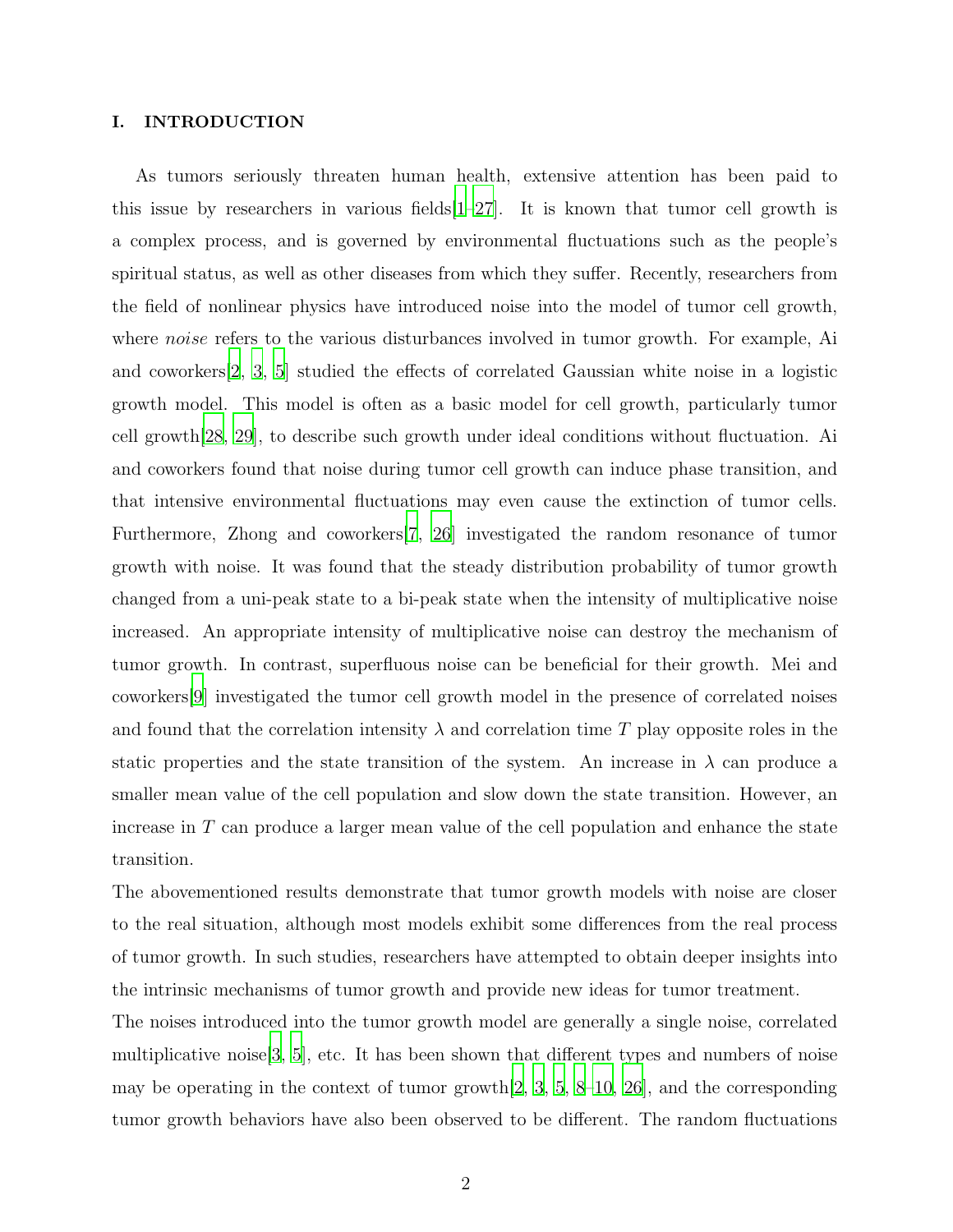introduced in our study are different from those in previous studies. In this paper, the effects of two uncorrelated Gaussian white noises on tumor growth will be studied. These are the effect of additive noise on the birth rate of tumor cells and that of multiplicative noise on the predation rate of anticancer cells. It is shown that the effect of noise on the tumor growth is mainly determined by the predation rate of anticancer cells. With changes in the parameters, the steady distribution probability of tumor growth changes between a single steady state and bi-stable state.

### II. THE DETERMINISTIC MODEL OF TUMOR CELL GROWTH

Lefever and Garay[\[30\]](#page-12-4) studied tumor growth under immune surveillance against cancer using the enzyme dynamics model. The model is as follows:

> Normal Cells  $\longrightarrow X$ ,  $X \longrightarrow 2X$ ,  $X + E_0 \longrightarrow E \longrightarrow E_0 + P$ ,  $P \longrightarrow$ ,

Here,  $X$ ,  $P$ ,  $E_0$ , and  $E$  are cancer cells, dead cancer cells, immune cells, and the compounds of cancer cells and immune cells, respectively. This model reveals that normal cells can transform into cancer cells, and then the cancer cells reproduce, decline, and ultimately die out.

Based on the model by Lefever and Garay, we investigate the Logistic model of Verhulst, and only consider the growth of tumor cells and anticancer cells. We assume that tumor cells satisfy the following equation[31,32]:

$$
\frac{dX}{dt} = r_B X \left( 1 - \frac{X}{k_B} \right) - P(X),\tag{1}
$$

where X is the relative number of tumor cells,  $r_B$  is the birth rate of the tumor cells, and  $k_B$  is carrying capacity.  $P(X)$  represents predation generated by anticancer cells. We take the  $P(X)$  expression suggested by Ludwing[31]. In his work  $P(X)$  is expressed by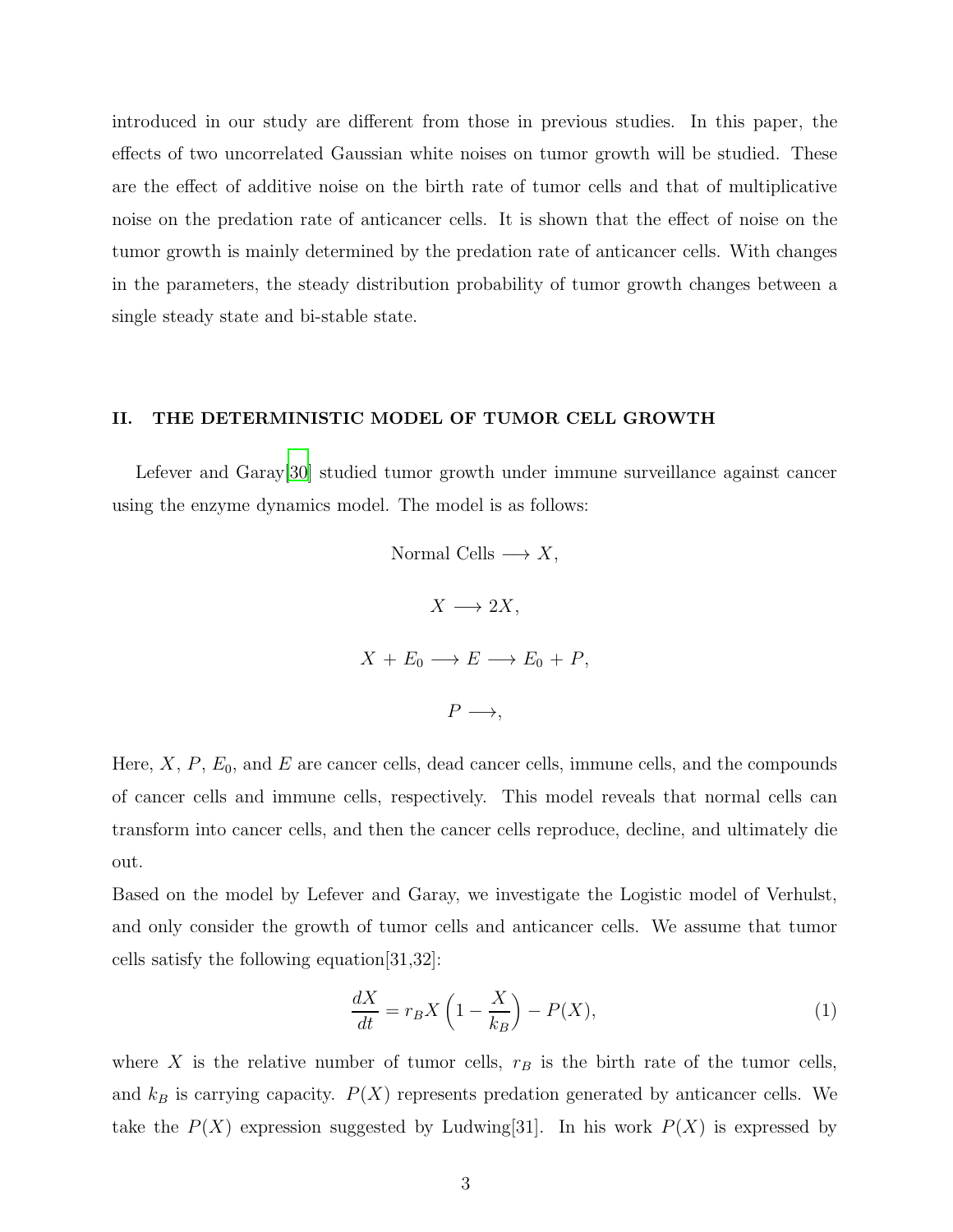$BX^2/(A^2+X^2)$ , where A is a positive constant and B represents the predation rate of the anticancer cells.

As we do not intend to investigate the constant A, it was concealed in the model for the convenience of discussion. The transformation parameters can be given by [\[3](#page-11-2), [5,](#page-11-3) [7](#page-11-4)]:

$$
x = \frac{X}{A}, r = Ar_B, q = \frac{K_B}{A}, \tau = \frac{t}{A}, \beta = B,
$$
\n(2)

and by substituting this into Eq. (1), we obtain:

$$
\frac{dx}{d\tau} = rx\left(1 - \frac{x}{q}\right) - \frac{\beta x^2}{1 + x^2},\tag{3}
$$

where r is the tumor cell growth rate and  $\beta$  is the predation rate of anticancer cells. By letting  $\frac{dx}{d\tau} = 0$ , we can obtain the steady states of the system from the Eq. (3). Clearly, one of the solutions is  $x = 0$ , while the other solutions satisfy:

$$
r\left(1-\frac{x}{q}\right) = \frac{\beta x}{1+x^2}.\tag{4}
$$

When r varies and keeps  $\beta$  and q constant, the number of solutions (namely equilibria) changes between one and three[\[32](#page-13-0)]. The range with three solutions changes with the values of β and q. This also occurs for a variable  $\beta$  (or q) and fixed r and q (or  $\beta$ ).

Based on Eq. (3) (let  $f(x) = \frac{dx}{d\tau}$ ), we can draw the curves of  $f(x) - x$  as shown in Fig. 1. For a curve with  $r = 1.0$  and  $\beta = 2.0$ ,  $x = 0$  and  $x = x_2$  are unstable states, since  $\partial f/\partial x > 0$  at  $x = 0$ ,  $x_2$ . However,  $x_1$  and  $x_3$  are stable steady states since  $\partial f/\partial x < 0$  at these two points.

FIG. 1: The equilibria of  $f(x)$  vary with a decreases in r and increases in  $\beta$  for  $q = 10.0$  (arbitrary units).

In Fig. 1, when r decreases or  $\beta$  increases, the solutions  $x_2$  and  $x_3$  will disappear and only the stable state  $x_1$  on the left side can be observed (e.g. the curve for  $r = 1.0, \beta = 3.0$ ). In contrast, when r increases or  $\beta$  decreases, only the stable state  $x_3$  on the right side can be observed (as shown in Fig. 2). Clearly,  $x_1$  is the refuge equilibrium, while  $x_3$  is the outbreak equilibrium. From a tumor control point of view, we need to keep the number of tumor cells in the refuge state rather than allowing it to reach an outbreak situation.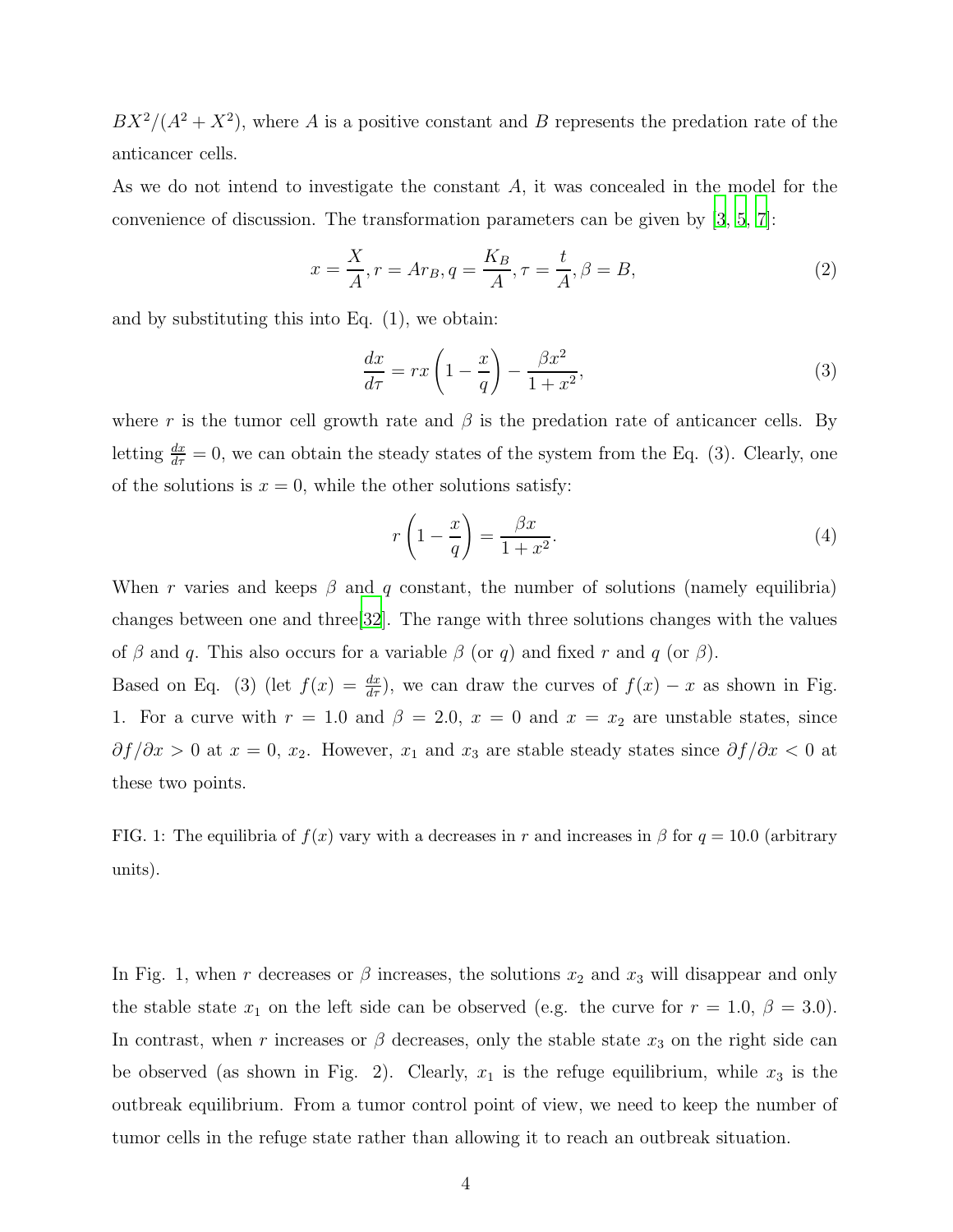FIG. 2: The equilibria of  $f(x)$  vary with an increases in r and decreases in  $\beta$  for  $q = 10.0$  (arbitrary units).

When considering the noise, the range of three equilibria is also related to the noises. Similarly, the equilibrium state changes between 1 and 3 by varying the parameters. Therefore, it is necessary to investigate them by using the steady probability distribution function(SPDF).

### III. TUMOR CELL GROWTH MODEL WITH NOISE

Equation (3) only describes the tumor growth behavior under ideal conditions, without fluctuation. When considering a real situation, external environmental disturbances such as the individual's state of health, body temperature, and other disease may affect tumor growth. In addition, artificial behavior like chemotherapy may also have an effect. Because of these external disturbances, the growth rate of tumor cells and the predation rate of anticancer cells may vary greatly. In our work, the effects of additive noise on the birth rate of tumor cell and multiplicative noise on the predation rate of anticancer cells are further considered. Hence the tumor growth equation considering external disturbances can be rewritten as:

$$
\frac{dx}{d\tau} = rx\left(1 - \frac{x}{q}\right) - \frac{(\beta + \xi(t))x^2}{1 + x^2} + \Gamma(t),\tag{5}
$$

where  $\xi(t)$  and  $\Gamma(t)$  are Gaussian white noises. They have the following properties:

$$
\langle \xi(t)\xi(t') \rangle = 2\sigma\delta(t-t'), \quad \langle \Gamma(t)\Gamma(t') \rangle = 2D\delta(t-t'), \tag{6}
$$

where  $\sigma$  and D are the strength of the noises  $\xi(t)$  and  $\Gamma(t)$ , respectively. From this, we can derive the corresponding Fokker-Planck equation for the evolution of SPDF based on Eq.  $(5)$  and Eq.  $(6)$ . The equation is as follows [11]:

$$
\frac{\partial P(x,t)}{\partial t} = -\frac{\partial A(x)P(x,t)}{\partial x} + \frac{\partial^2 B(x)P(x,t)}{\partial x^2},\tag{7}
$$

where  $P(x, t)$  is the probability of the relative numbers of tumor cells, and:

$$
A(x) = rx\left(1 - \frac{x}{q}\right) - \frac{\beta x^2}{1 + x^2} + \sigma \frac{2x^3}{(1 + x^2)^3},\tag{8}
$$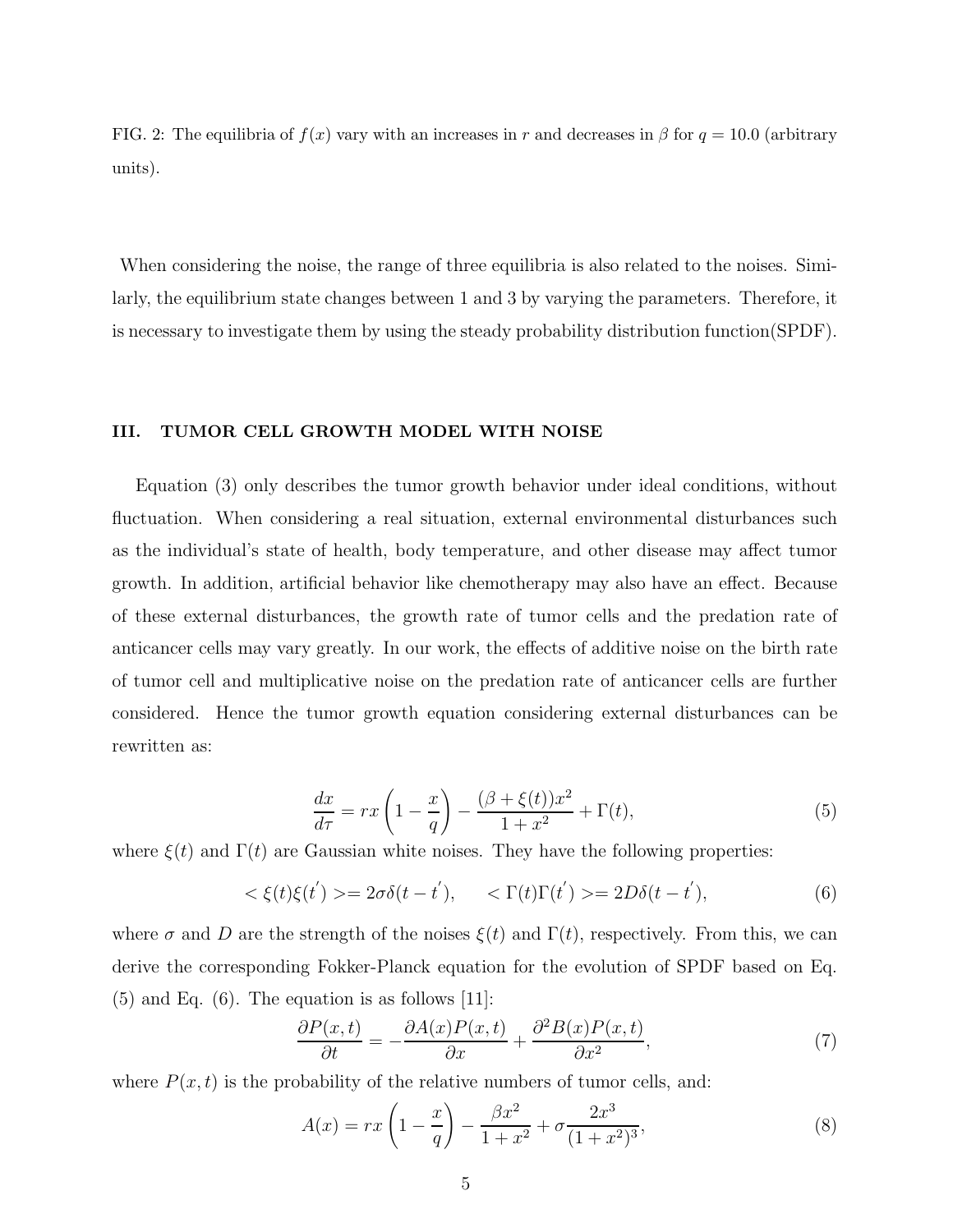$$
B(x) = \sigma \left[\frac{x^2}{1+x^2}\right]^2 + D. \tag{9}
$$

## IV. STEADY STATE ANALYSIS OF THE MODEL

Usually, what we are concerned with is the steady state. For Eq. (7), when  $\frac{\partial P(x,t)}{\partial t} = 0$ , we can obtain the SPDF of the tumor cells [11]:

$$
P_{st}(x) = \frac{N}{B(x)} \exp\left[\int^x \frac{A(x)}{B(x)} dx\right],\tag{10}
$$

or

$$
P_{st}(x) = \frac{N}{B(x)} \exp[M(x)],\tag{11}
$$

where  $N$  is the normalization constant,

$$
M(x) = \int^x \frac{A(x)}{B(x)} dx . \tag{12}
$$

When considering Eqs.  $(8)$ ,  $(9)$ , and  $(12)$  together, we can obtain:

$$
M(x) = ax + bx^{2} + cx^{3} + d\ln|E(x)| + l\ln\left|\frac{U(x)}{V(x)}\right| + \ln\frac{\sqrt{E(x)}}{1 + x^{2}} + m\arctan H(x) + n\left(\arctan K(x) + \arctan L(x)\right),
$$
\n(13)

where

 $\boldsymbol{l}$ 

$$
a = -\frac{2r\sigma + q\beta(D+\sigma)}{q(D+\sigma)^2},\tag{14}
$$

$$
b = \frac{r}{2(D+\sigma)},\tag{15}
$$

$$
c = -\frac{r}{3q(D+\sigma)},\tag{16}
$$

$$
d = \frac{r\sigma}{2(D+\sigma)^2},\tag{17}
$$

$$
=\frac{r\sigma\left(-3D+\sigma+2\sqrt{D(D+\sigma)}\right)+q\beta(D+\sigma)\left(\sigma-D+\sqrt{D(D+\sigma)}\right)}{4q(D+\sigma)^{\frac{5}{2}}\sqrt{2\sqrt{D(D+\sigma)}-2D}},\qquad(18)
$$

$$
m = \frac{r\sqrt{\sigma}(\sigma - D)}{2\sqrt{D}(D + \sigma)^2},\tag{19}
$$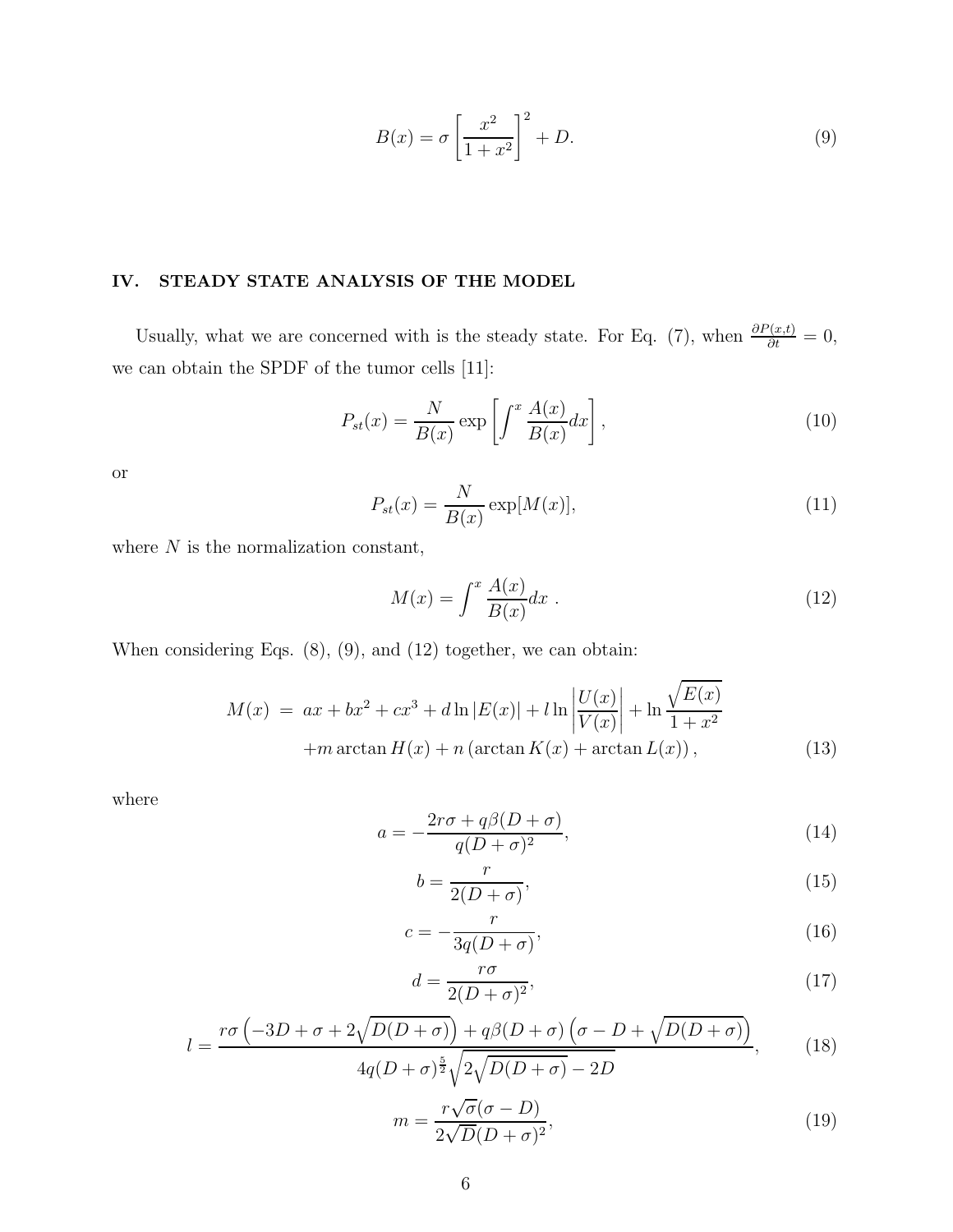$$
n = \frac{r\sigma \left(3D - \sigma + 2\sqrt{D(D + \sigma)}\right) + q\beta(D + \sigma)\left(D - \sigma + \sqrt{D(D + \sigma)}\right)}{2q(D + \sigma)^{\frac{5}{2}}\sqrt{2\sqrt{D(D + \sigma)} + 2D}},\tag{20}
$$

$$
E(x) = D + 2Dx^{2} + (D + \sigma)x^{4},
$$
\n(21)

$$
U(x) = \sqrt{D} + \sqrt{2\sqrt{D(D+\sigma)} - 2Dx + \sqrt{(D+\sigma)}x^2},
$$
\n(22)

$$
V(x) = \sqrt{D} - \sqrt{2\sqrt{D(D+\sigma)} - 2Dx + \sqrt{(D+\sigma)}x^2},
$$
\n(23)

$$
H(x) = \frac{(D+\sigma)x^2 + D}{\sqrt{D\sigma}},
$$
\n(24)

$$
K(x) = \frac{2\sqrt{D + \sigma}x + \sqrt{2\sqrt{D(D + \sigma)} - 2D}}{\sqrt{2\sqrt{D(D + \sigma)} + 2D}},
$$
\n(25)

$$
L(x) = \frac{2\sqrt{D + \sigma}x - \sqrt{2\sqrt{D(D + \sigma)} - 2D}}{\sqrt{2\sqrt{D(D + \sigma)} + 2D}}.
$$
\n(26)

Equation (11) is the main result in this study. Based on this equation, we can plot the figures and obtain the curves for  $P_{st}(x)$ , r, D,  $\beta$ , and  $\sigma$ . In this way, we can determine the mechanisms of tumor growth model.

## V. RESULTS AND DISCUSSION

# A. The relationships between  $r$ ,  $\beta$ , and x under SPDF extremum condition

In order to discuss the effects of the fluctuation on the steady probability distribution (SPD) of tumor growth, it is necessary to discuss the relationships between  $r$ ,  $\beta$ , and x. The condition to obtain the extremum of SPDF is:

$$
A(x) - B'(x) = 0,
$$
\n(27)

By considering Eqs.  $(8)$ ,  $(9)$ , and  $(27)$  together, we can obtain:

$$
r\left(1-\frac{x}{q}\right) - \frac{\beta x}{1+x^2} - \sigma \frac{2x^2}{(1+x^2)^3} = 0.
$$
 (28)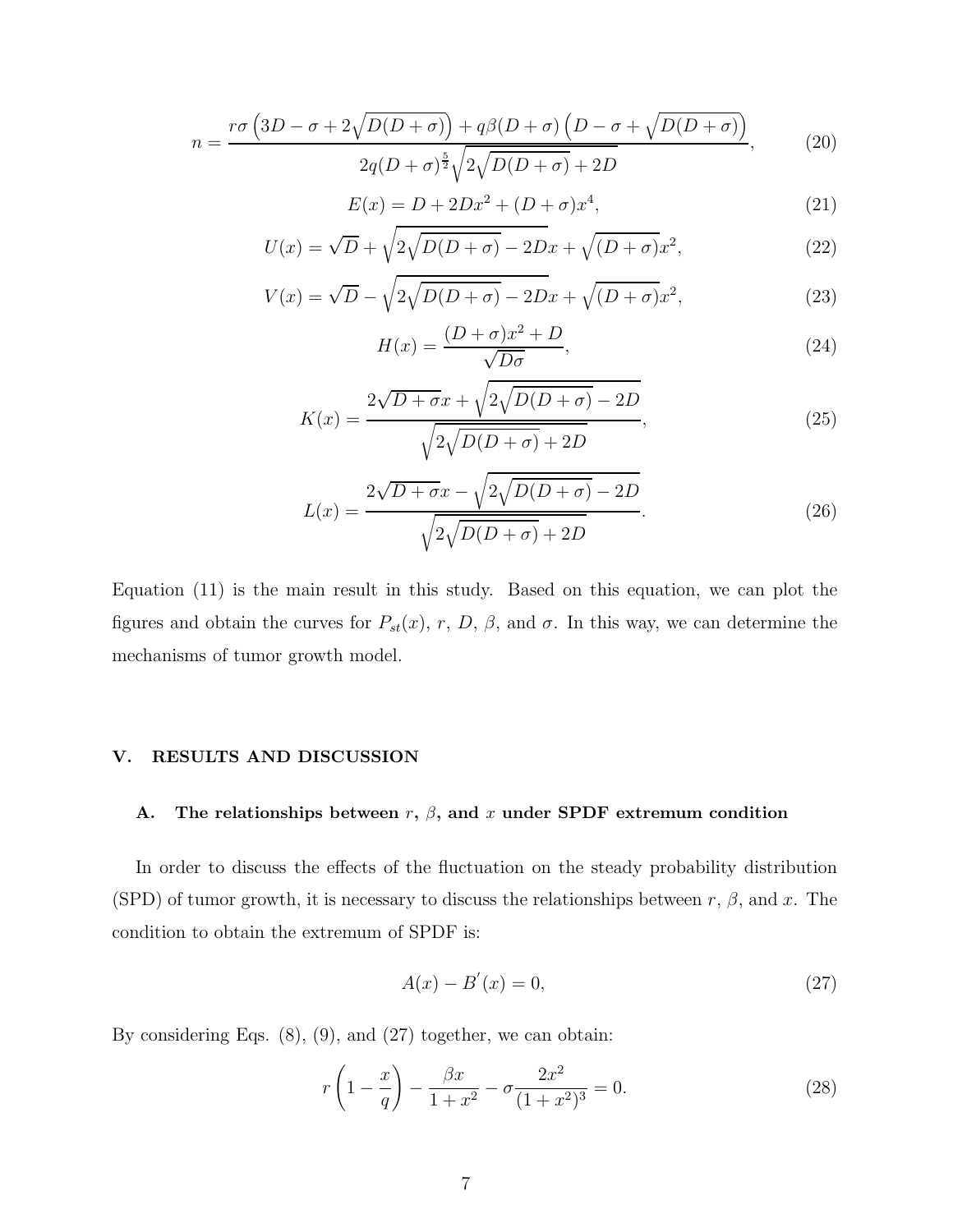Based on Eq. (28), we can draw the curves of  $r - x$  and  $\beta - x$  in Fig. 3 and 4, respectively. As shown in Fig. 3, when  $0.1 \le \sigma \le 1.0$ , one value of  $r$   $(0.9 \le r \le 1.3)$  corresponds to three values of x with a fixed  $\beta$  and q. That is, the SPDF of tumor growth will exhibit two peaks (corresponding to the three solutions, namely the two stable steady states in the section 2) if r is in that range. For different values of  $\sigma$  (or  $\beta$ ), the curves almost overlap with each other, except in the position around  $x = 1$ . This demonstrates that only when x is around 1 can we observe the difference of r for different values of  $\sigma$  (or  $\beta$ ).

FIG. 3: Plot of the SPDF extrema as a function of x for different  $\sigma$  values, using  $\beta = 2.25$  and  $q = 10.0$  (arbitrary units).

FIG. 4: Plot of the predation rate  $\beta$  of anticancer cells as a function of x for different values of r and  $\sigma$  with  $q = 10.0$  under the SPDF extremum condition (arbitrary units).

Similarly, adopting  $r = 1.0$  in Fig. 4, one value of  $\beta$  (1.7  $\leq \beta \leq 2.5$ ) corresponds to three values of x. The range of the two peaks is different with different  $r$  values.

As Eq.  $(28)$  is irrelevant to D, the ranges of the two peaks is mainly determined by r and β. In addition to the aforementioned ranges, for smaller or larger values of r (or  $β$ ), each curve has only one peak (mono-stability). This corresponds to the situation shown in the section 2, but there are four parameters here $(r, \beta, q \text{ and } \sigma)$ .

It is clear that the SPD of tumor growth switches between bi-stability and mono-stability when the parameter  $r$  changes. As shown in Fig. 5, the positions of the peaks vary with the different r values. For a small r value, there is only one peak on the left side, which represents a small quantity of tumor cells in healthy people or the annihilation of tumor cells. With the increase of r value, two peaks can be observed. With a further increase in the r value, the peak number is again reduced to one and its position shifts to the right side, indicating the steady growth of the tumor cells. Comparing the growth behaviors under different r values, it can be concluded that a large value of r is favorable for tumor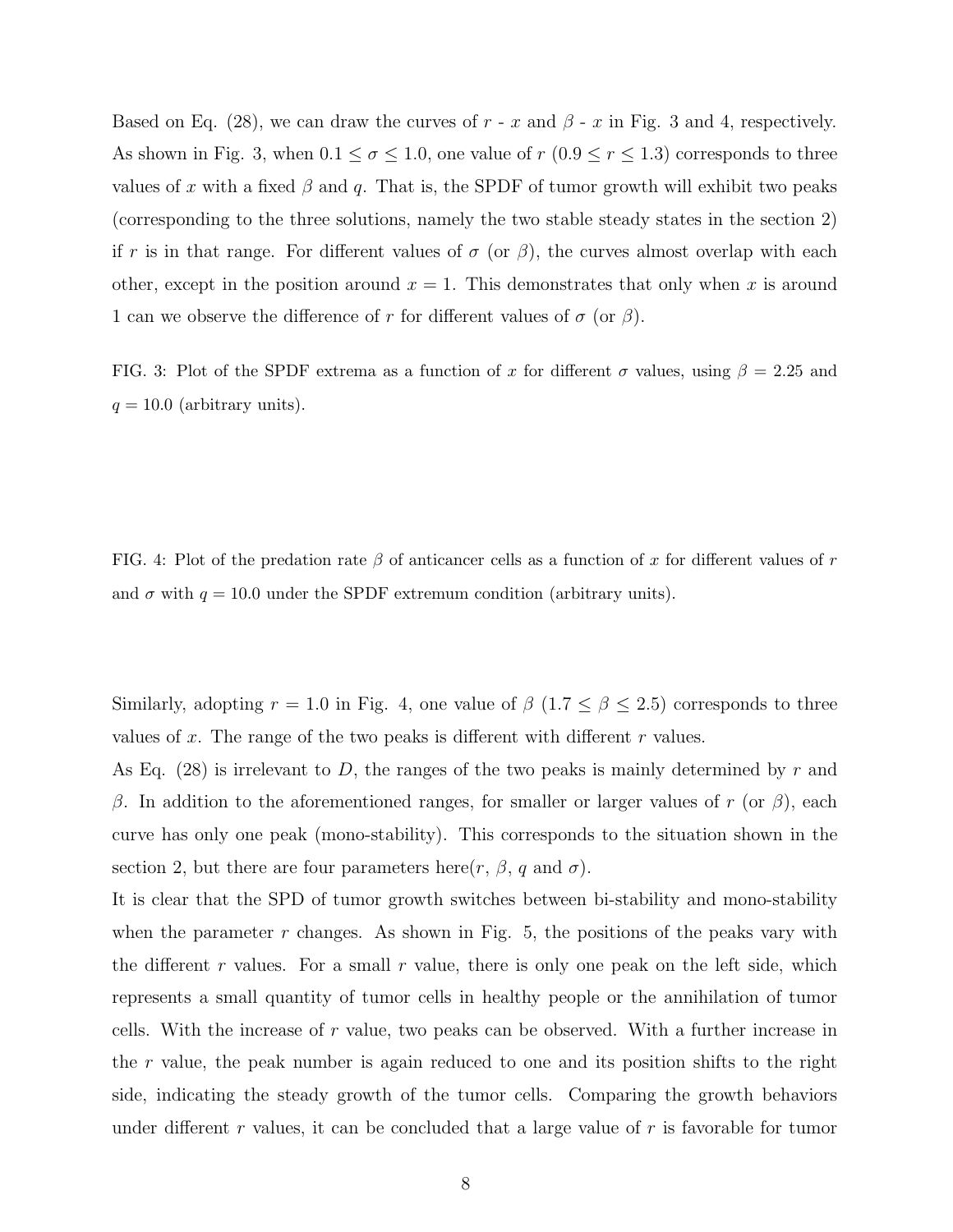cell growth.

FIG. 5: Plot of  $P_{st}(x)$  against x for different r values, using  $\beta = 2.3, q = 10.0, D = 0.5,$  and  $\sigma = 0.5$ (arbitrary units).

FIG. 6: Plot of  $P_{st}(x)$  against x for different  $\beta$  values, using  $q = 10.0, r = 1.0, D = 0.5$ , and  $\sigma = 0.5$ (arbitrary units).

Fig. 6 shows the effects of the  $\beta$  value on the tumor growth. With the increase of the  $\beta$ value, the number of peaks on the curve changes from one to two, and finally back to one. It is clear that a large predation rate is unfavorable for tumor growth.

#### B. The effects of fluctuations on tumor growth rate

Figure 7 shows the effects of D on tumor growth for a small  $\beta$  value (e.g.  $\beta = 1.7$ ). When the value of D increases, the peak intensity of the probability density decreases, which demonstrates that an increase in  $D$  is unfavorable for tumor growth.

In the case of a large  $\beta$  value (e.g.  $\beta = 2.6$ ), the peak position shifts to the left side, as shown

FIG. 7: Plot of  $P_{st}(x)$  against x for different D and  $\sigma$  values, using  $\beta = 1.7, q = 10.0$ , and  $r = 1.0$ (arbitrary units).

in Fig. 8. When the  $D$  value increases, the SPD of tumor cells moves to the more positive x direction. When healthy people receive chemotherapy, normal tissue cells and anticancer cells may be killed rather than tumor cells. Therefore, in such a case, chemotherapy is favorable for tumor growth (although there is usually a small quantity of tumor cells in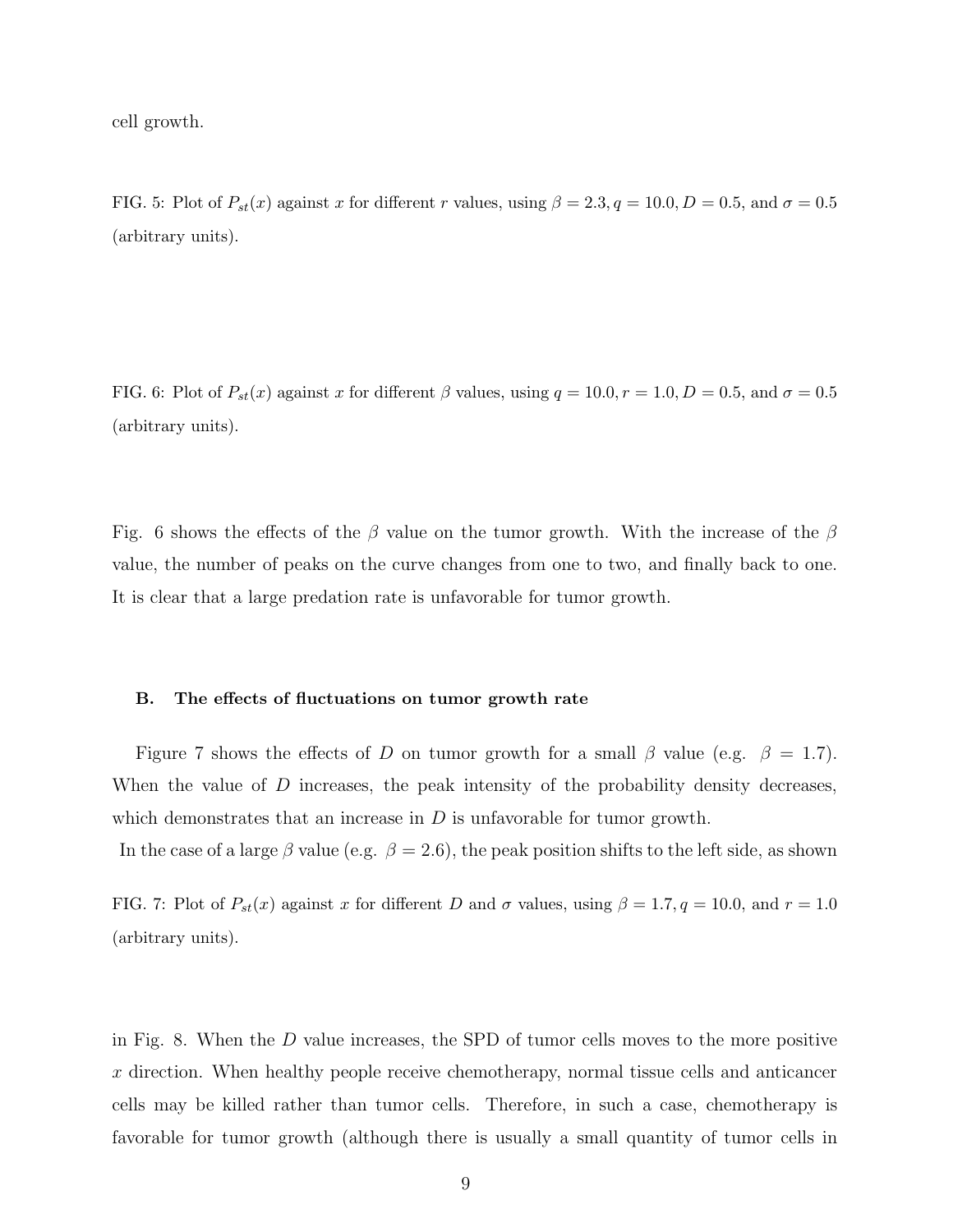healthy people, they can be controlled by the immunity of the human body).

It can thus be concluded that  $\beta$  plays a very important role in tumor growth, especially if  $\beta$  is very small or very large, while  $\sigma$  is less important for the tumor growth. In a real situation, the magnitude of the predation rate can determine the body's anticancer ability. For a moderate  $\beta$  value, for example  $\beta = 2.26$ , there are two peaks for all the D values, as

FIG. 8: Plot of  $P_{st}(x)$  against x for different D and  $\sigma$  values, using  $\beta = 2.6, q = 10.0,$  and  $r = 1.0$ (arbitrary units).

shown in Fig. 9 and 10. For a fixed  $\beta$ , the SPDF curve becomes flatter with an increase in D. The noise interferes with the tumor growth as well as the predation rate of anticancer cells. For example, by using chemotherapy, tumor cells may be extinguished. At the same time, normal tissue cells and anticancer cells may also be damaged. Here, whether or not the increase of D is favorable for tumor growth is determined by  $\sigma$ . For a small value of  $\sigma$ , as shown in Fig. 9 ( $\sigma = 0.1$ ), the intensity of the right peak decreases with an increase in D, which means that it is unfavorable for tumor growth. In contrast, for a large value of  $\sigma$ , as shown in Fig. 10 ( $\sigma = 0.8$ ), even though the intensities of two peaks decrease at the same time, the SPD of tumor cells moves to the more positive direction of x. That is, when  $\sigma$  is larger, interference with the anticancer cells is dominant. Thus, the increase of D in the case of a larger  $\sigma$  when  $\beta$  is a middle value is favorable for tumor growth.

For a different value of r, for example,  $r = 1.2$ , the results indicate that the laws acting on

FIG. 9: Plot of  $P_{st}(x)$  against x for different D values, using  $\beta = 2.26, q = 10.0, r = 1.0,$  and  $\sigma = 0.1$  (arbitrary units).

FIG. 10: Plot of  $P_{st}(x)$  against x for different D values, using  $\beta = 2.26, q = 10.0, r = 1.0,$  and  $\sigma = 0.8$  (arbitrary units).

 $P_{st}(x)$  and D are same as that of  $r = 1.0$ . However, the range of the two peaks is different.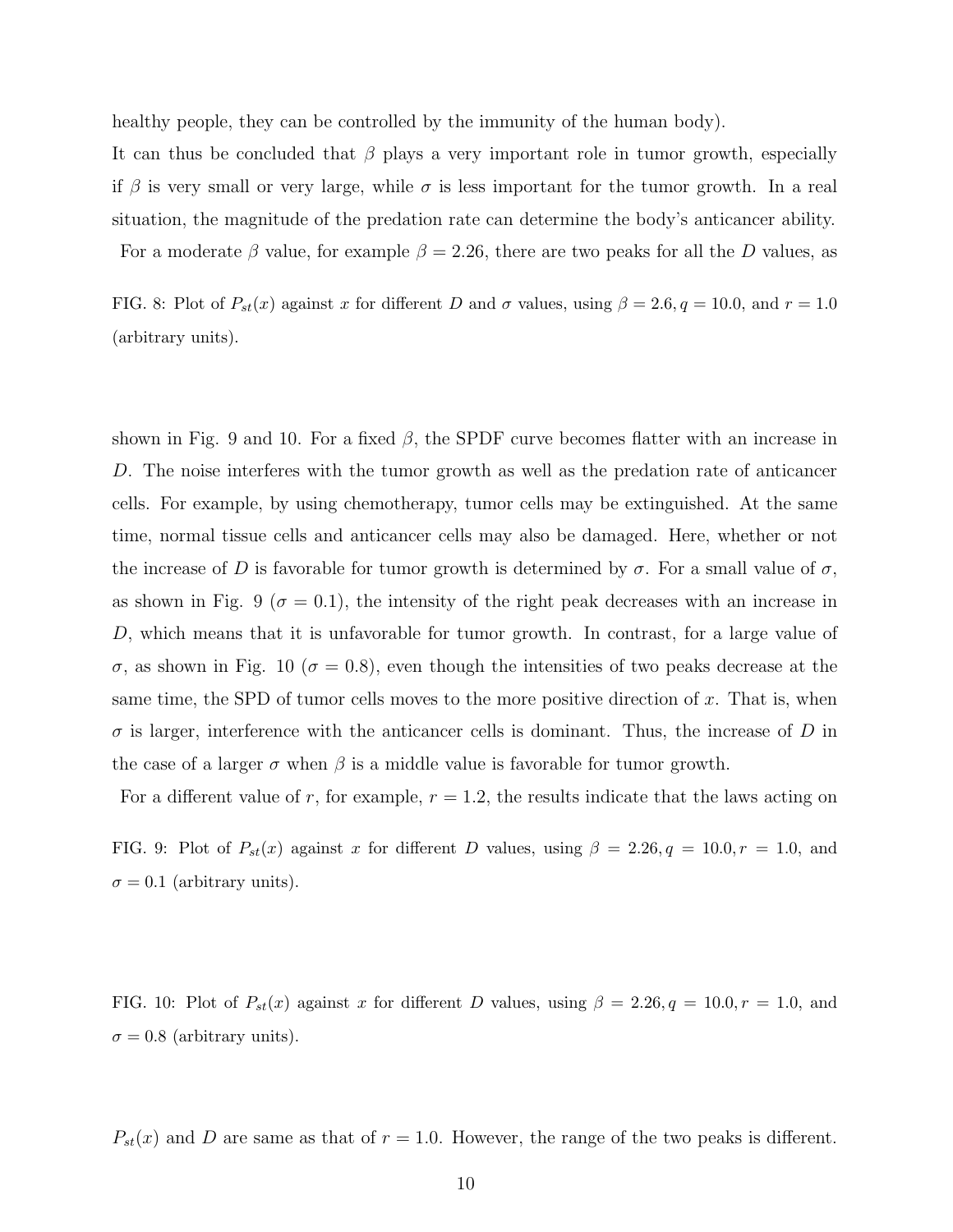If the curves for  $r = 1.0$  shift to the more positive direction of  $\beta$ , they can nearly overlap with the curves for  $r = 1.2$ . For example, Fig. 11 is almost same to Fig. 9, except that the relevant  $\beta$  value (2.72) is higher by around 0.46 larger than that for  $r = 1.0$  ( $\beta = 2.26$ ). This means that the laws of tumor growth are similar even with a different tumor growth rate.

FIG. 11: Plot of  $P_{st}(x)$  against x for different D values, using  $\beta = 2.72, q = 10.0, r = 1.2$ , and  $\sigma = 0.1$  (arbitrary units).

### C. The effects of fluctuations on predation rate

Different values of r,  $\beta$ , D, and  $\sigma$  are adopted in this study. The corresponding results show that the effects of fluctuations on  $\beta$  are similar to those on r. For a small value of  $\beta$ , an increase in  $\sigma$  is unfavorable for tumor growth. For a large value of  $\beta$ , on the other hand, an increase in  $\sigma$  is favorable for tumor growth. This effect is independent of D. However, for a moderate value of  $\beta$ , whether or not the noise is favorable for tumor growth is determined by D. For a small value of D, interference with  $\beta$  is dominant; this is favorable for tumor growth. In contrast, large values of  $D$  are unfavorable for tumor growth. If  $r$  is changed, the laws are same as those mentioned above, but the corresponding  $\beta$  will be different. This is also similar to the effects of the fluctuation of r.

#### VI. SUMMARY

We investigated the effects of the environmental disturbances on tumor cell growth. By solving the corresponding Fokker-Planck equation, we obtained analytic expressions of the steady state probability distribution of tumor cells. It was found that the effects of noise on the tumor growth are mainly determined by the predation rate  $\beta$ : (1) For a small value of  $\beta$ , the effects of the disturbance on tumor growth and anticancer cells are unfavorable for tumor growth; (2) A large value of  $\beta$  is favorable for tumor growth. (3) For a moderate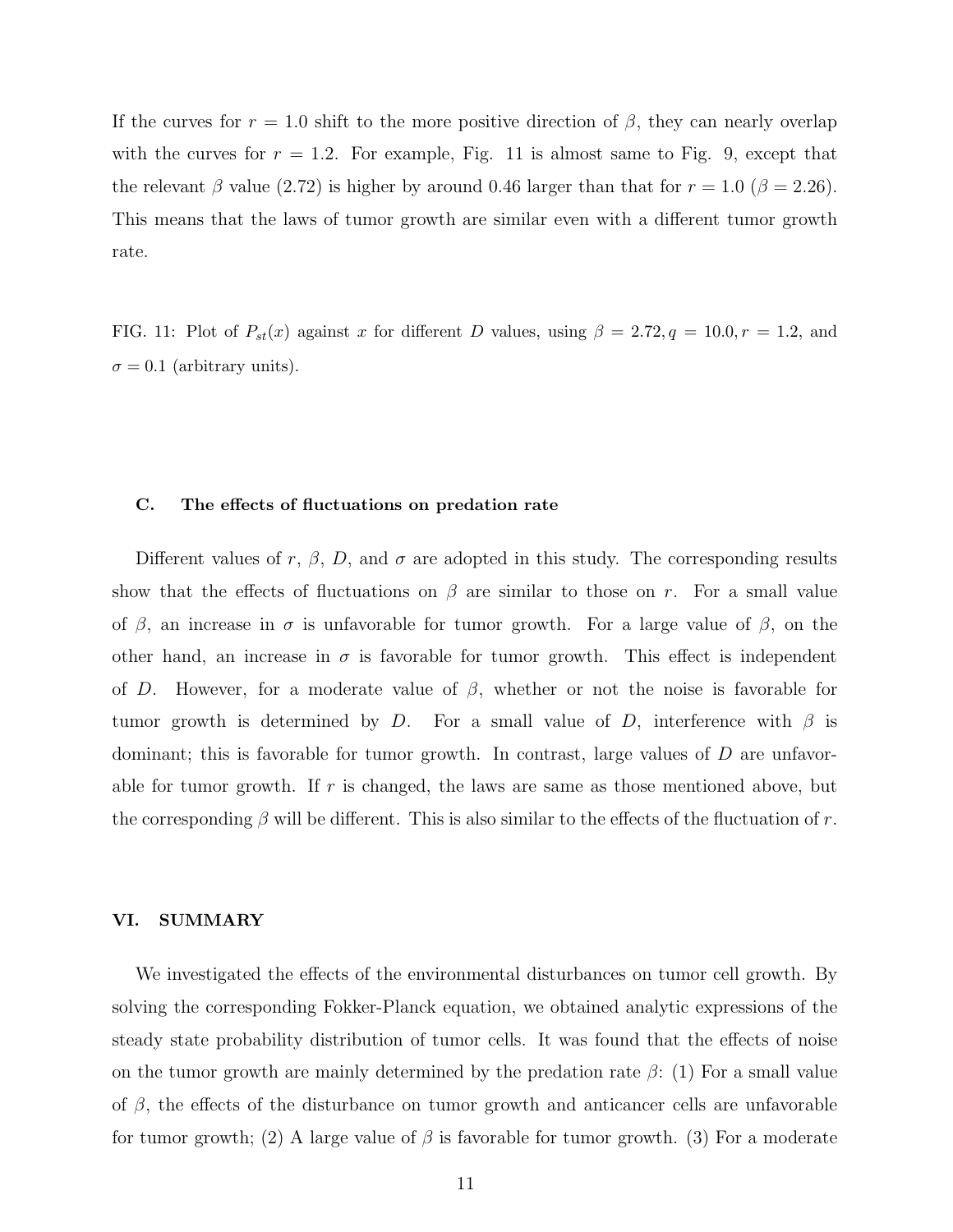value of  $\beta$ , the effect is determined by the fluctuation in the relative strength of the two noises: (a) If the fluctuation strength of the predation rate  $\sigma$  is small, the increase of the tumor growth rate fluctuation intensity  $D$  is unfavorable for tumor growth; in contrast, it is favorable for tumor growth if  $\sigma$  is large; (b) if D is small, increasing  $\sigma$  is favorable for the tumor growth; in contrast, decreasing  $\sigma$  is unfavorable for tumor growth. Although further work is still necessary, it is believed that the present results can give some useful insights for the clinical treatment of tumors.

This work was supported by National Natural Science Foundation of China under Grant No. 30600122.

- <span id="page-11-1"></span><span id="page-11-0"></span>[1] A. Fulinski and T. Telejko, Phys. Lett. A 152, 11 (1991).
- <span id="page-11-2"></span>[2] B. Q. Ai, X. J. Wang, G. T. Liu, and L. G. Liu, Phys. Rev. E 67, 022903 (2003).
- [3] B. Q. Ai, W. Chen, X. J. Wang, G. T. Liu, D. H. Wen, H. Z. Xie, and L. G. Liu, Chin. J. Phys. 41 4 (2003).
- <span id="page-11-3"></span>[4] J. M. Sancho, M. San Miguel, S. L. Katz, and J. D. Gunton. Phys. Rev. A 26, 1589 (1982).
- [5] B. Q. Ai, X. J. Wang, G. T. Liu, and L. G. Liu, Commun. Theor. Phys. 40 120 (2003).
- <span id="page-11-4"></span>[6] R. Benzi, A. Sutera, and A. Vulpiani, J. Phys. A 14, L453 (1981).
- <span id="page-11-6"></span>[7] W. R. Zhong, Y. Z. Shao, and Z. H. He, Phys. Rev. E 73, 060902 (2006).
- <span id="page-11-5"></span>[8] B. McNamara and K. Wiesenfeld, Phys. Rev. A 39, 4854 (1989).
- <span id="page-11-7"></span>[9] D. C. Mei, C. W. Xie, and L. Zhang, Eur. Phys. J. B 41, 107 (2004).
- [10] C. J. Wang, Q. Wei, and D. C. Mei, Modern Physics Letters, B 21, 789 (2007).
- [11] D. J. Wu, L. Cao And S. Z. Ke, Phys. Rev. E50, 2496 (1994).
- [12] M. I. Dykman, R. Mannella, P. V. E. McClintock, and N. G. Stocks, Phys. Rev. lett. 68, 2985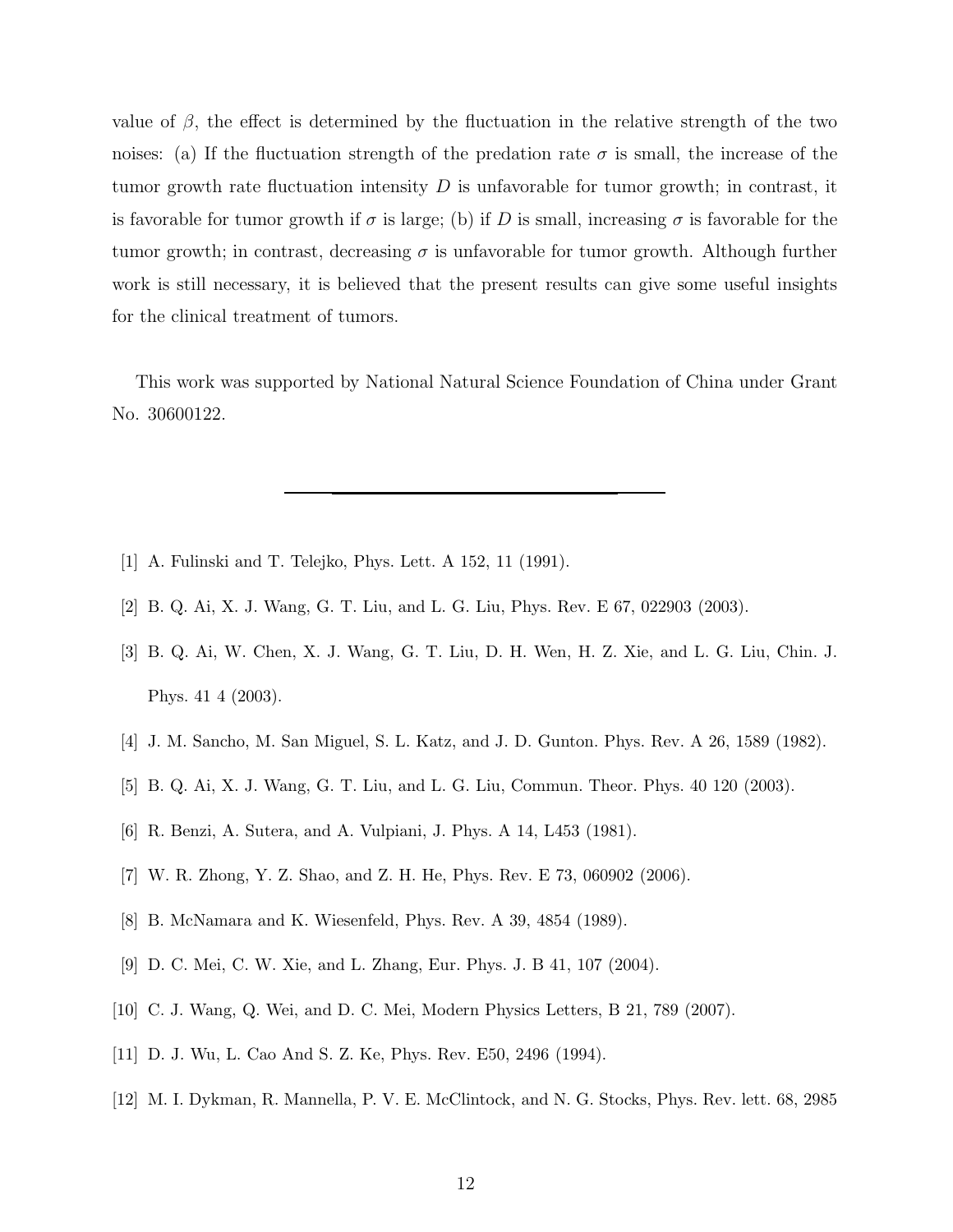(1992).

- [13] A. Neiman and L. Schimansky-Geier, Phys. Rev. Lett. 72, 2988 (1994).
- [14] P. Jung and G. Maye-Kress, Phys. Rev. Lett. 74, 2130 (1995).
- [15] J. Shi and S. Q. Zhu, Commun. Theor. Phys. 46. 175 (2006).
- [16] J. F. Lindner, B. K. Meadows, W. L. Ditto, M. E. Inchiosa, and A. R. Bulsara, Phys. Rev. Lett. 75, 3 (1995).
- [17] G. Hu, H. Haken, and F. Xie, Phys. Rev. Lett. 77, 1925 (1996).
- [18] A. R. Bulsara and L. Gammaitoni, Phys. Today 49 (3), 39 (1996).
- [19] L. Gammaitoni, P. Hanggi, P. Jung, and F. Marchesoni, Rev. Mod. Phys. 70, 224 (1998).
- [20] V. Berdichevsky and M. Gitterman, Phys. Rev. E 60, 1494 (1999).
- [21] F. Marchesoni, F. Apostolico, and S. Santucci, Phys. Rev. E 59, 3958 (1999).
- [22] M. M. Alibegov, Phys. Rev. E 59, 4841 (1999).
- [23] C. J. Tessone, H. S. Wio, and P. Hanggi, Phys. Rev. E 62, 4623 (2000).
- [24] W. R. Zhong, Y. Z. Shao, and Z. H. He, Fluct. Noise Lett., Vol. 6, No. 4, L349-L358 (2006).
- <span id="page-12-3"></span>[25] A. A. Zaikin, J. Kurths, and L. Schimansky-Geier, Phys. Rev. Lett. 85, 227 (2000).
- <span id="page-12-0"></span>[26] W. R. Zhong, Y. Z. Shao, and Z. H. He, Chin. Sci. Bull. 50 2273-2275 (2005).
- <span id="page-12-1"></span>[27] Y. Jia, X. Zheng, X. Hu, and J. Li, Phys. Rev. E 63, 031107 (2001).
- <span id="page-12-2"></span>[28] A. Lipowski and D. Lipowska, Phys. A 276 456 (2000).
- <span id="page-12-4"></span>[29] J. C. Panetta, Appl. Math. Lett. 8, 83 (1995).
- [30] R. Lefever and R. Garay, Local Description of Immune Tumor Rejection, Biomathematics and Cell Kinetics, edited by A. J. Valleron and P. D. M. Macdonald, Elsevier, North-Holland, 333 (1978).
- [31] D. Ludwing, J. Anim. Ecol., 47 315-332 (1978).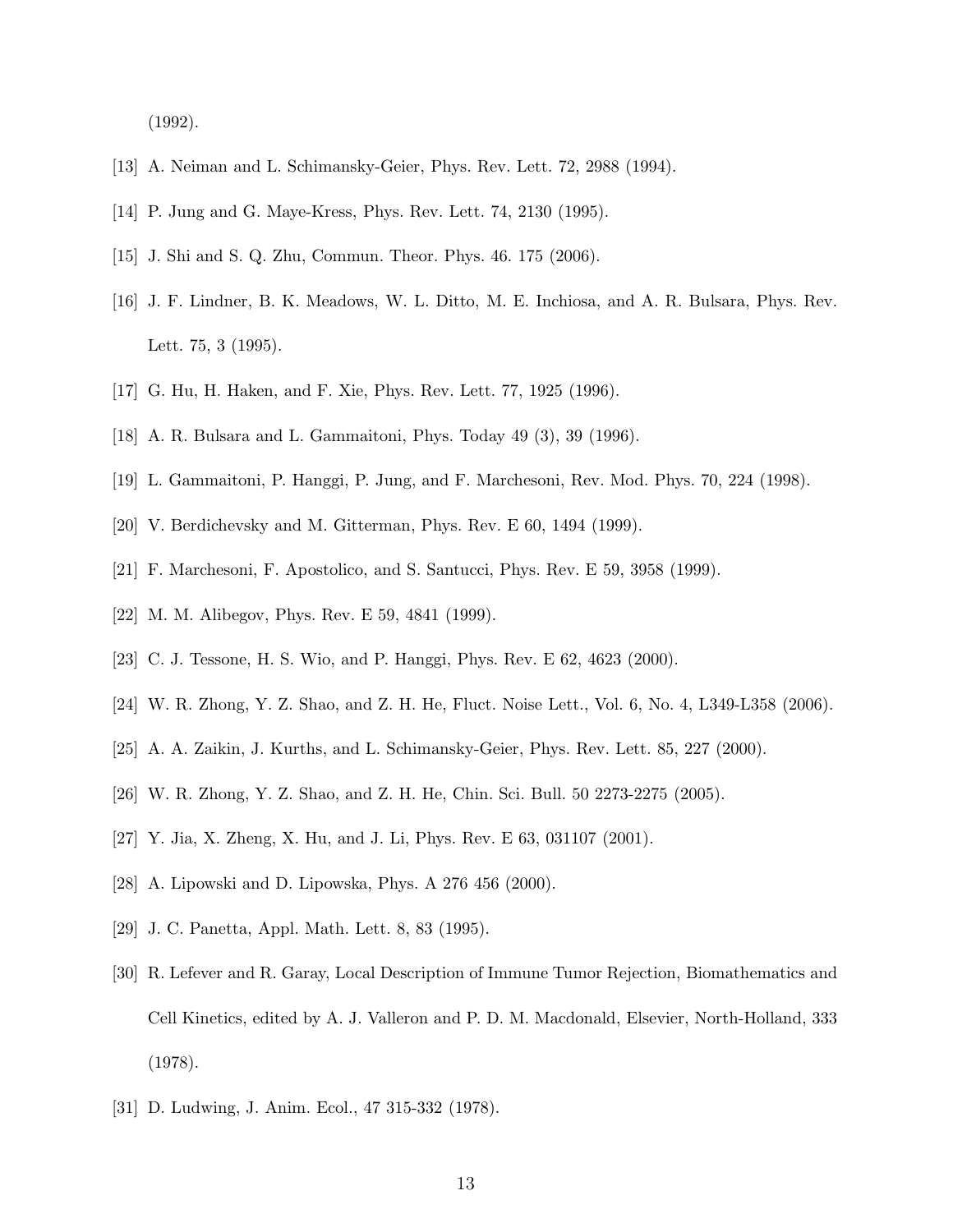- <span id="page-13-0"></span>[32] J. D. Murray, Mathematical Biology (Springer-Verlag), (1991)4-8.
- [33] H. S. Wio, An Introduction to Stochastic Processes and Nonequilibrium Statistical Physics, World Scienti8c, Singapore, (1994).
- [34] K. Jacobs, Stochastic Processes for Physicists: Understanding Noisy Systems, Cambridge University Press , Cambridge March 31 (2010).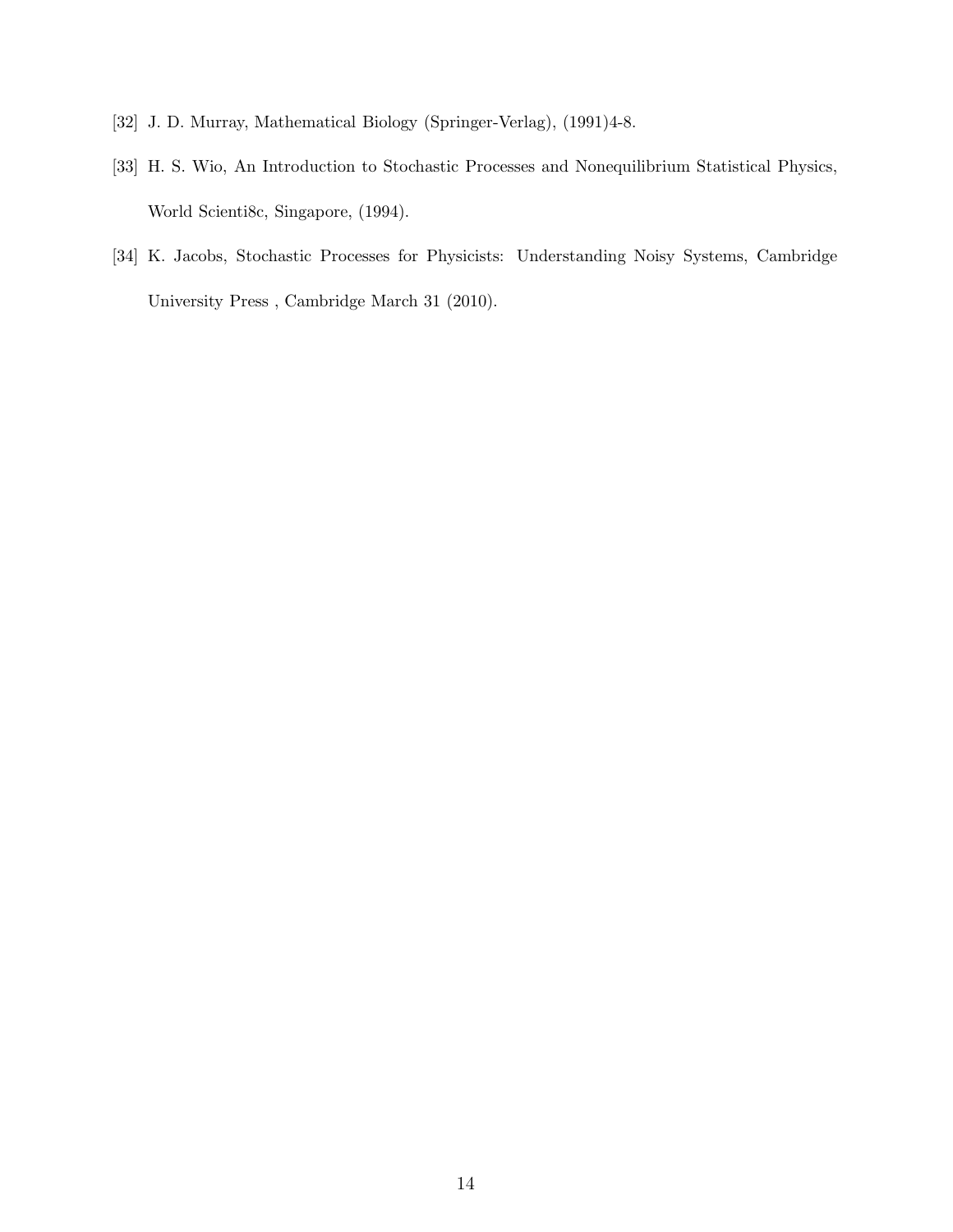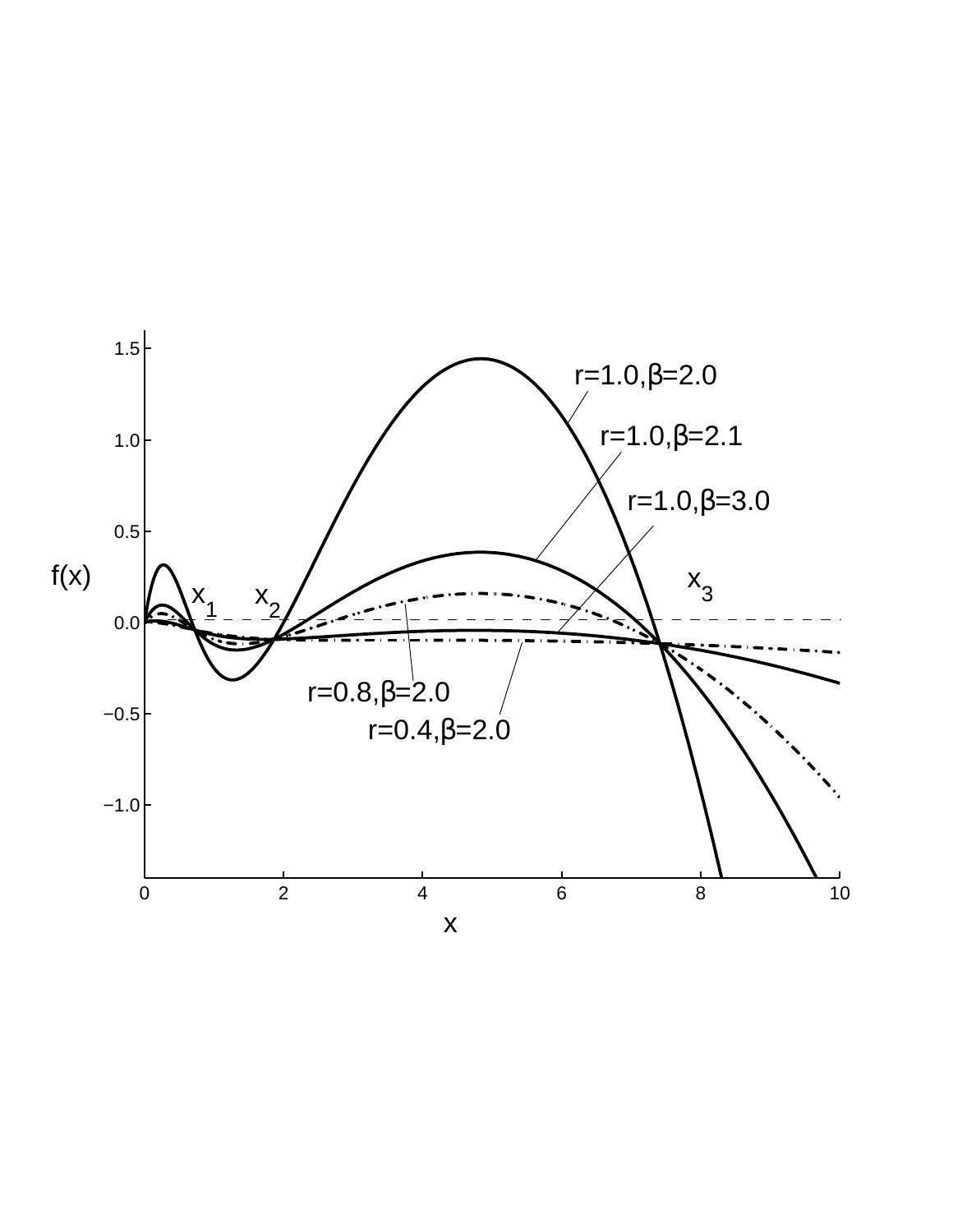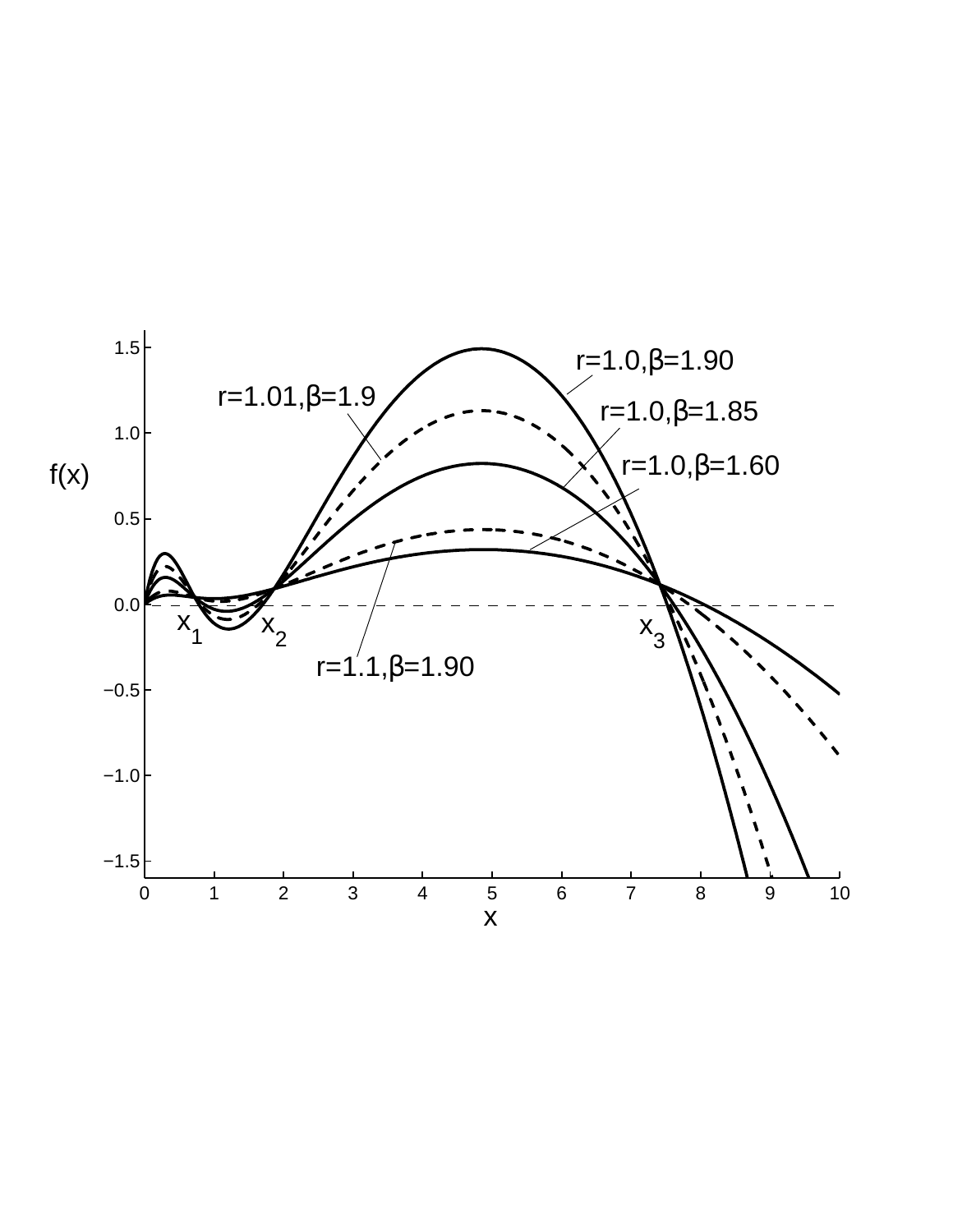

r (tumor cells growth rate) r (tumor cells growth rate)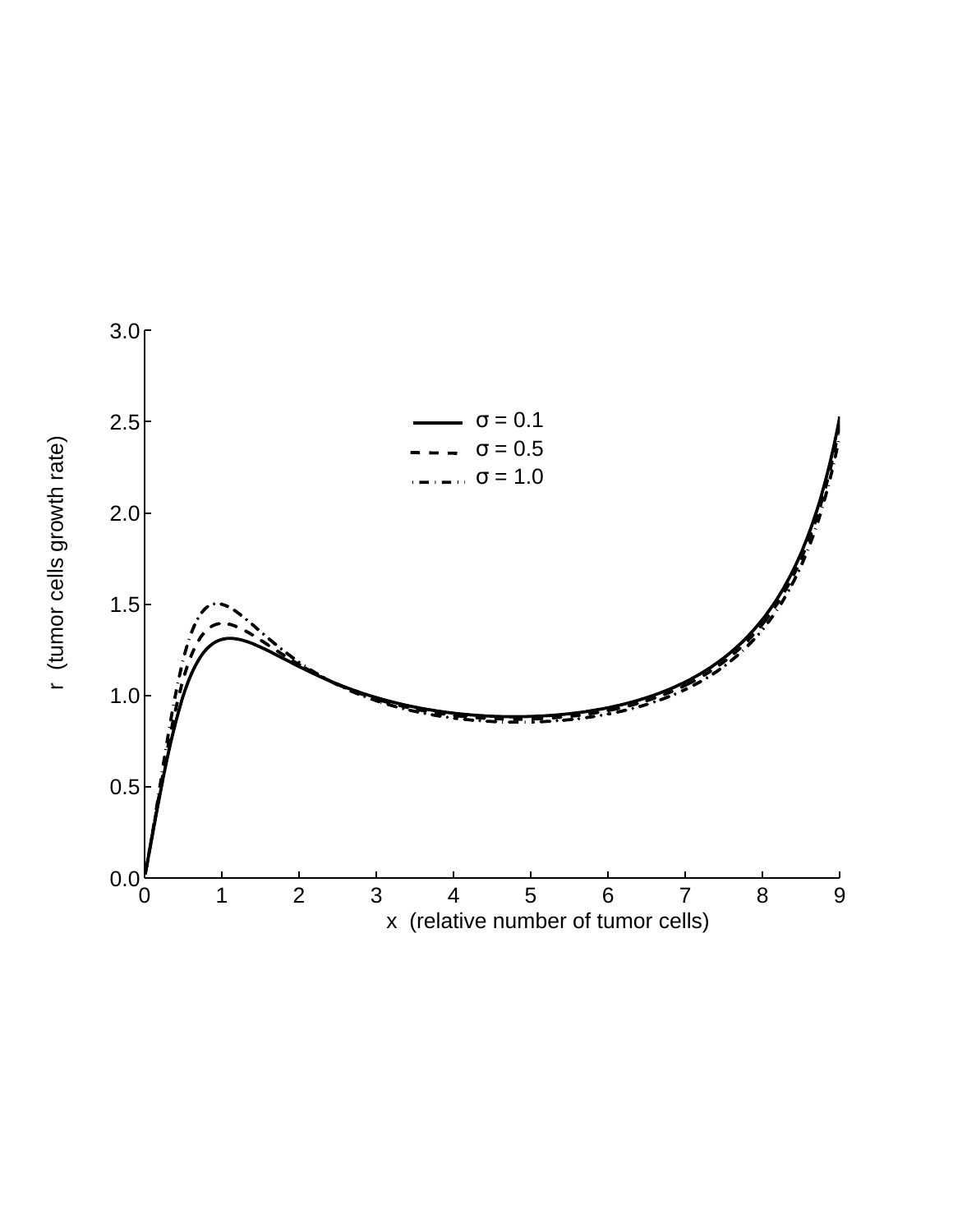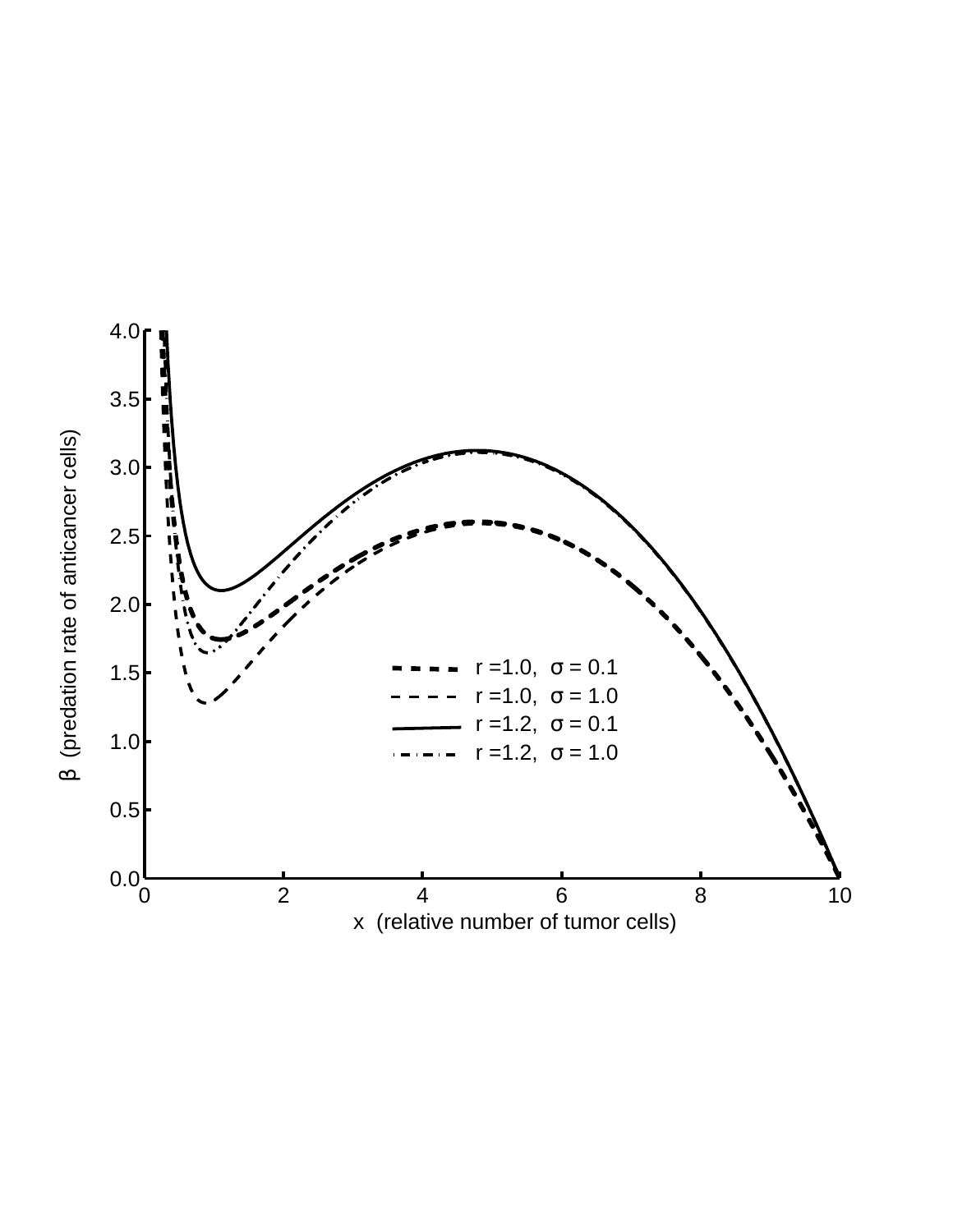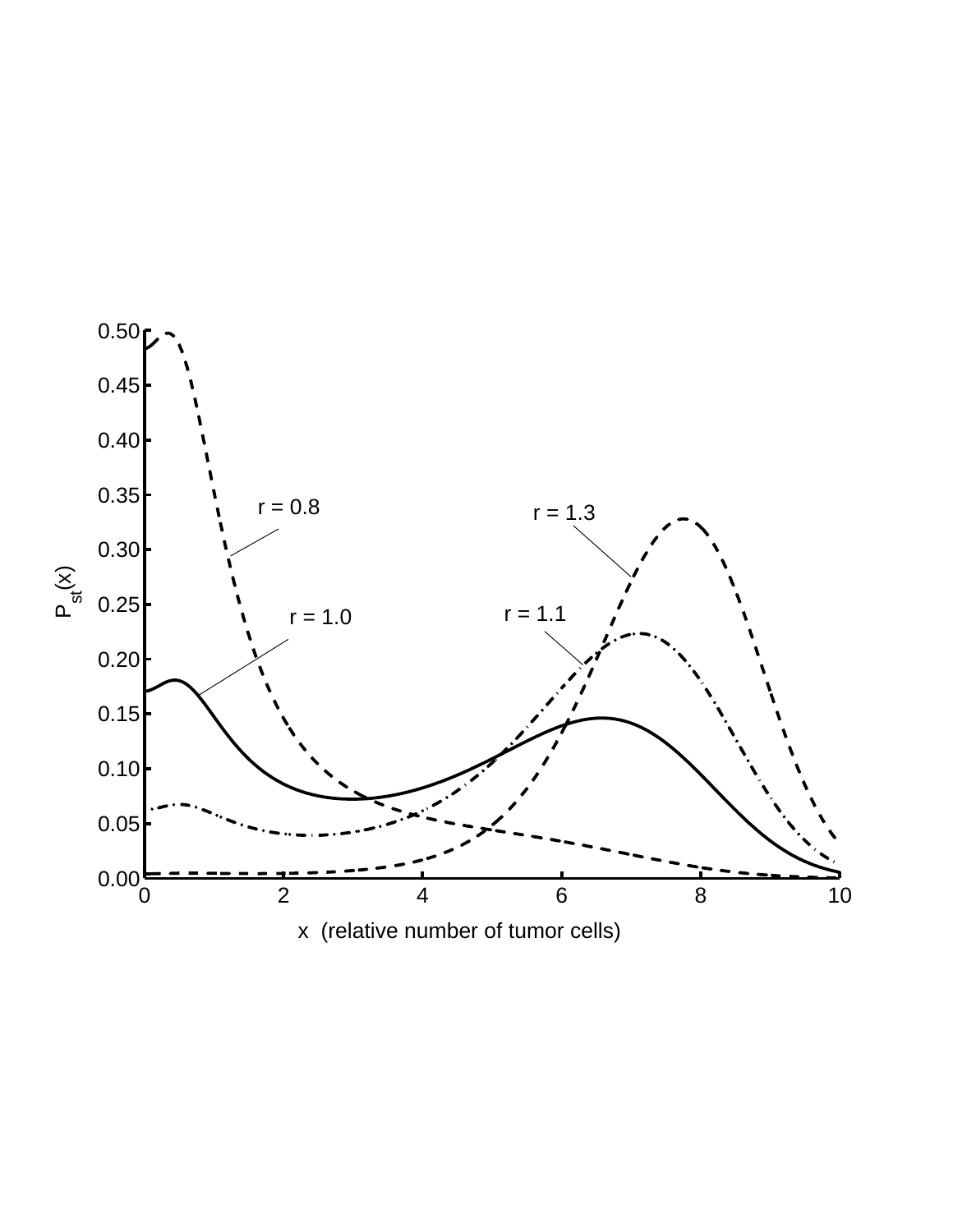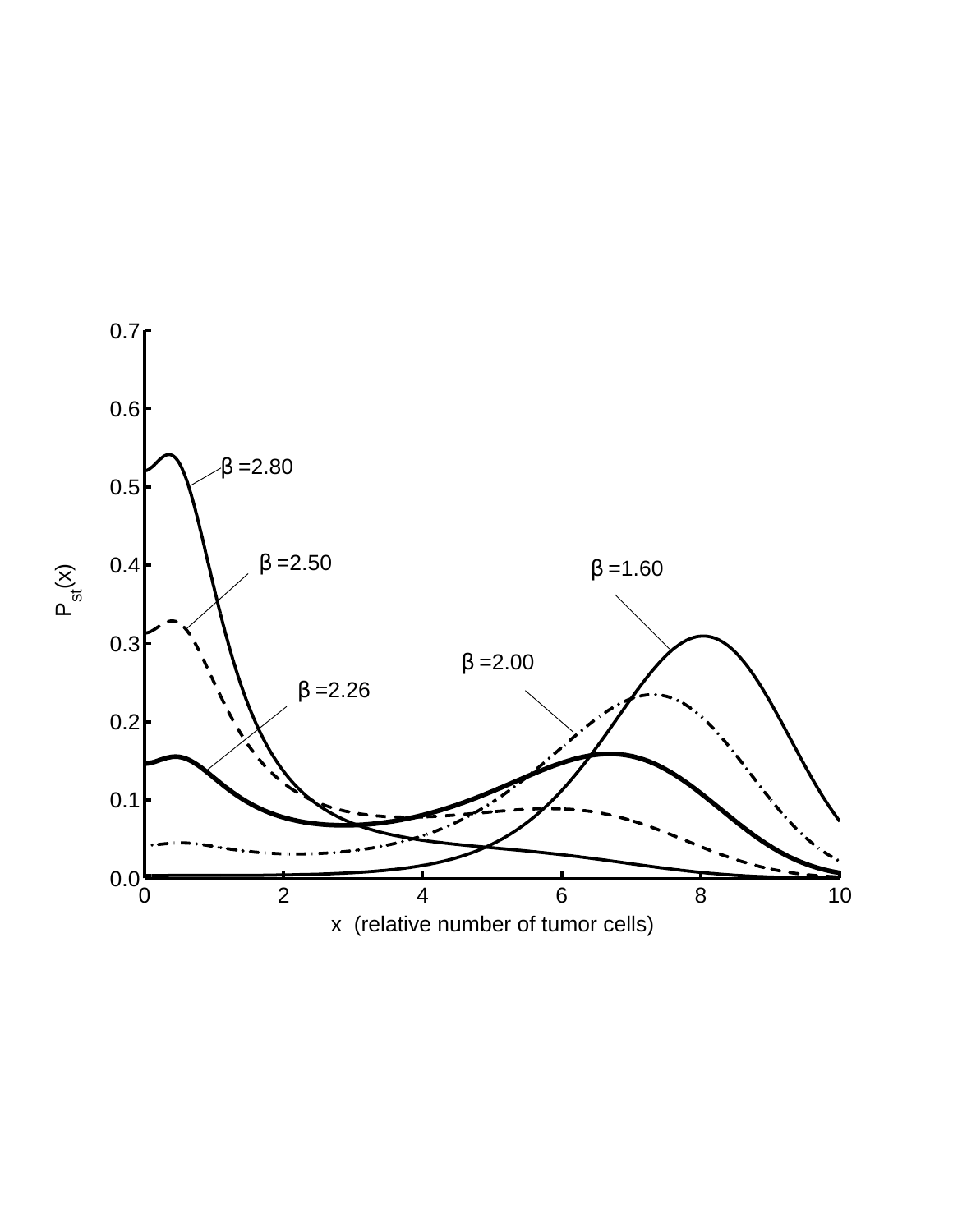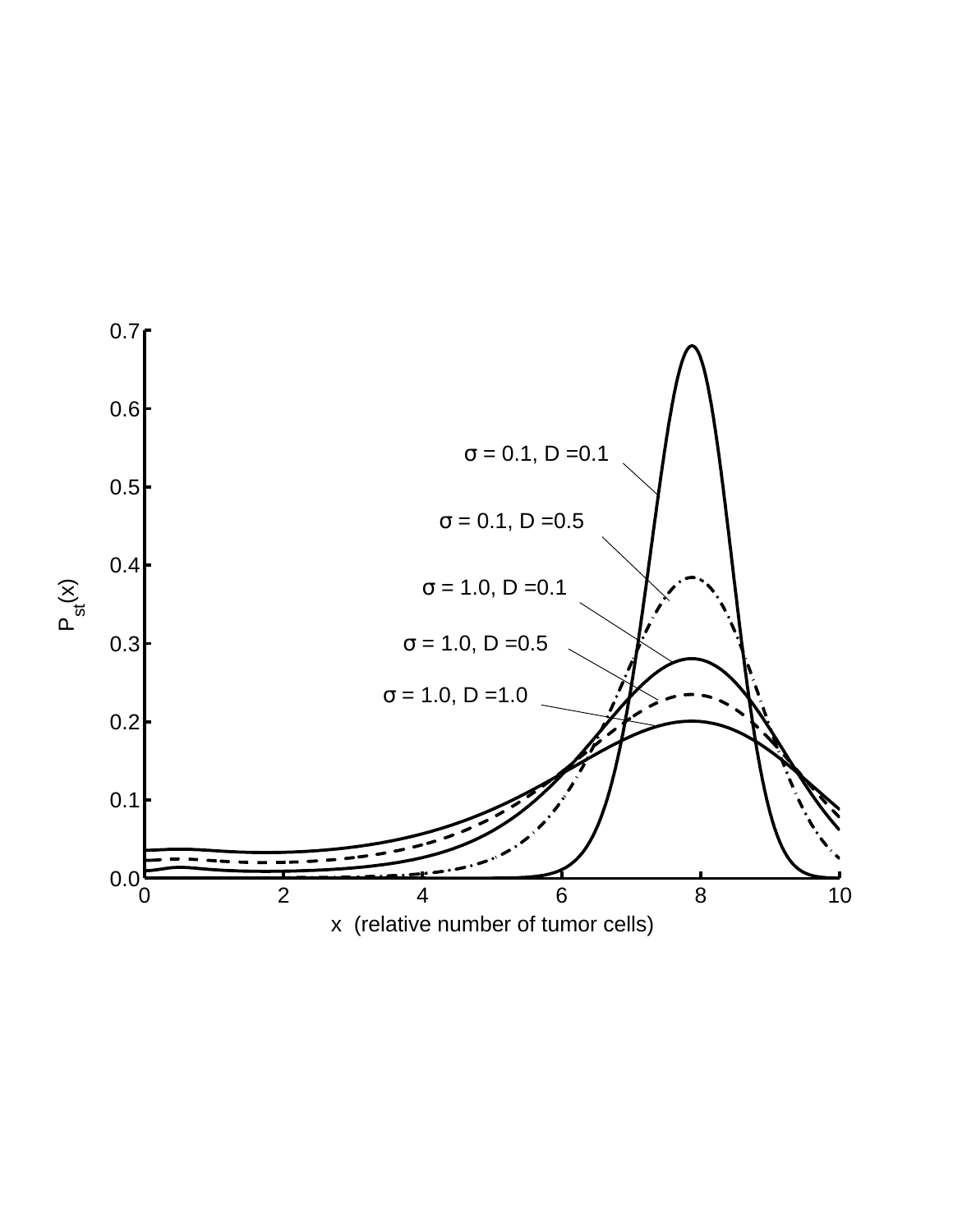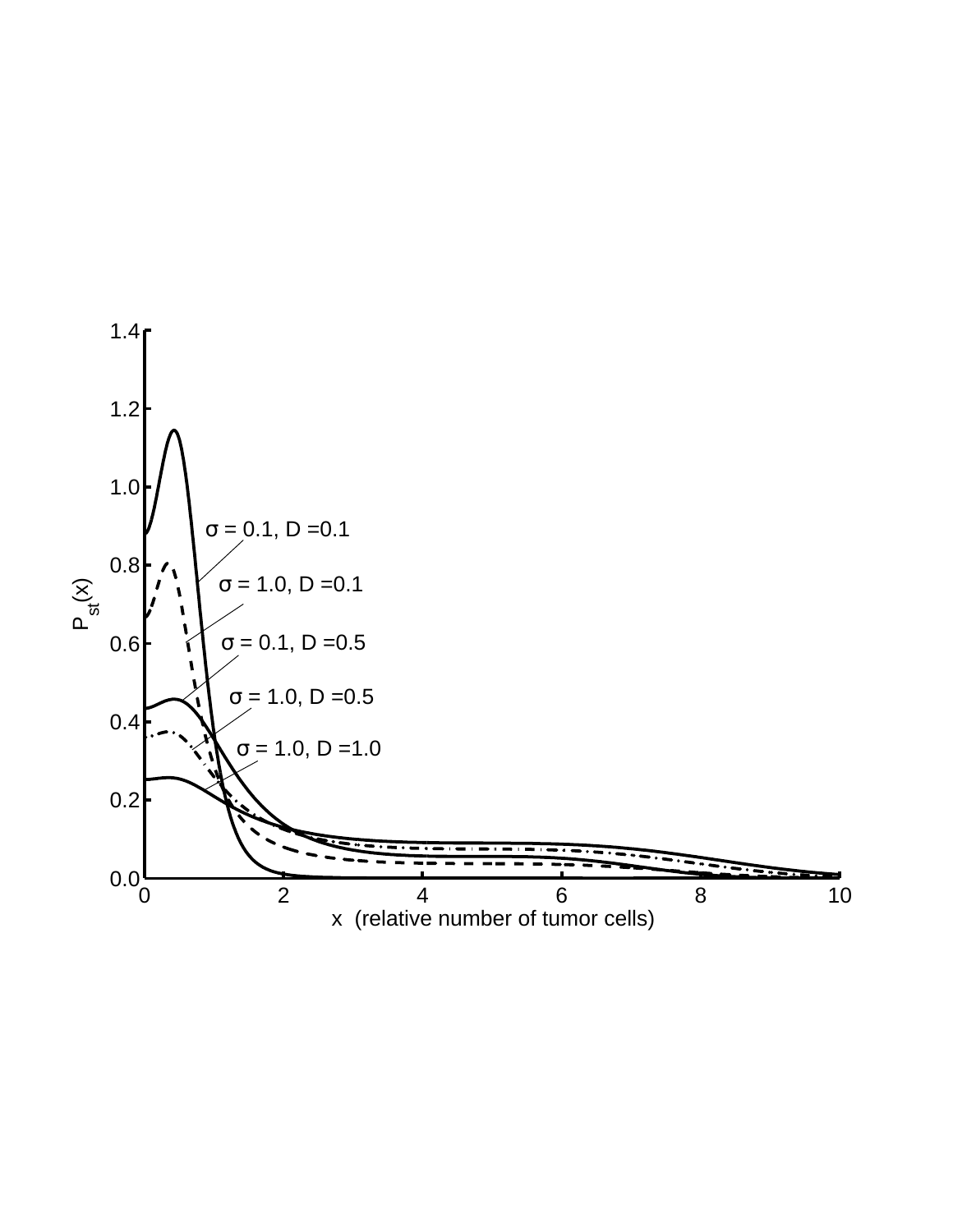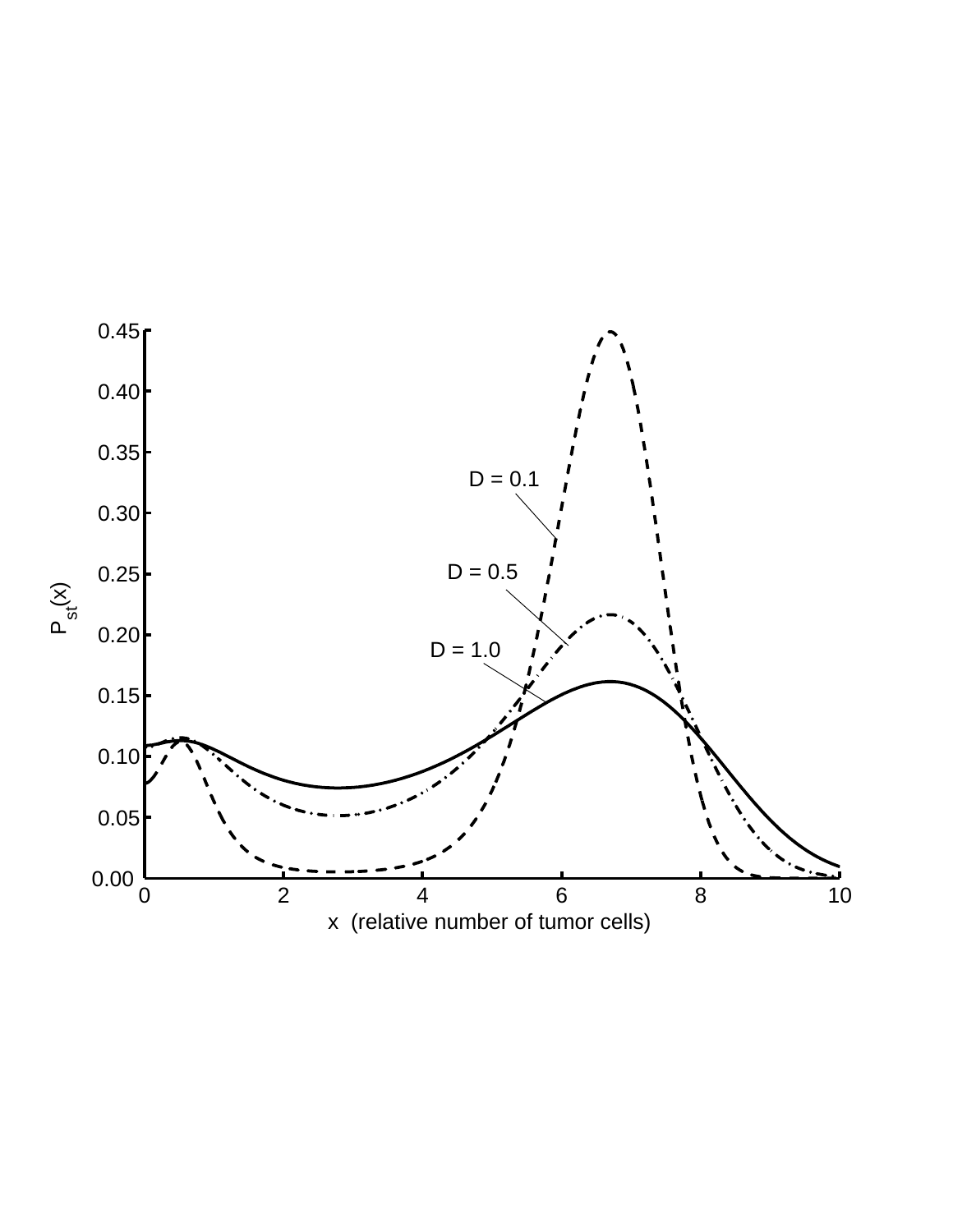